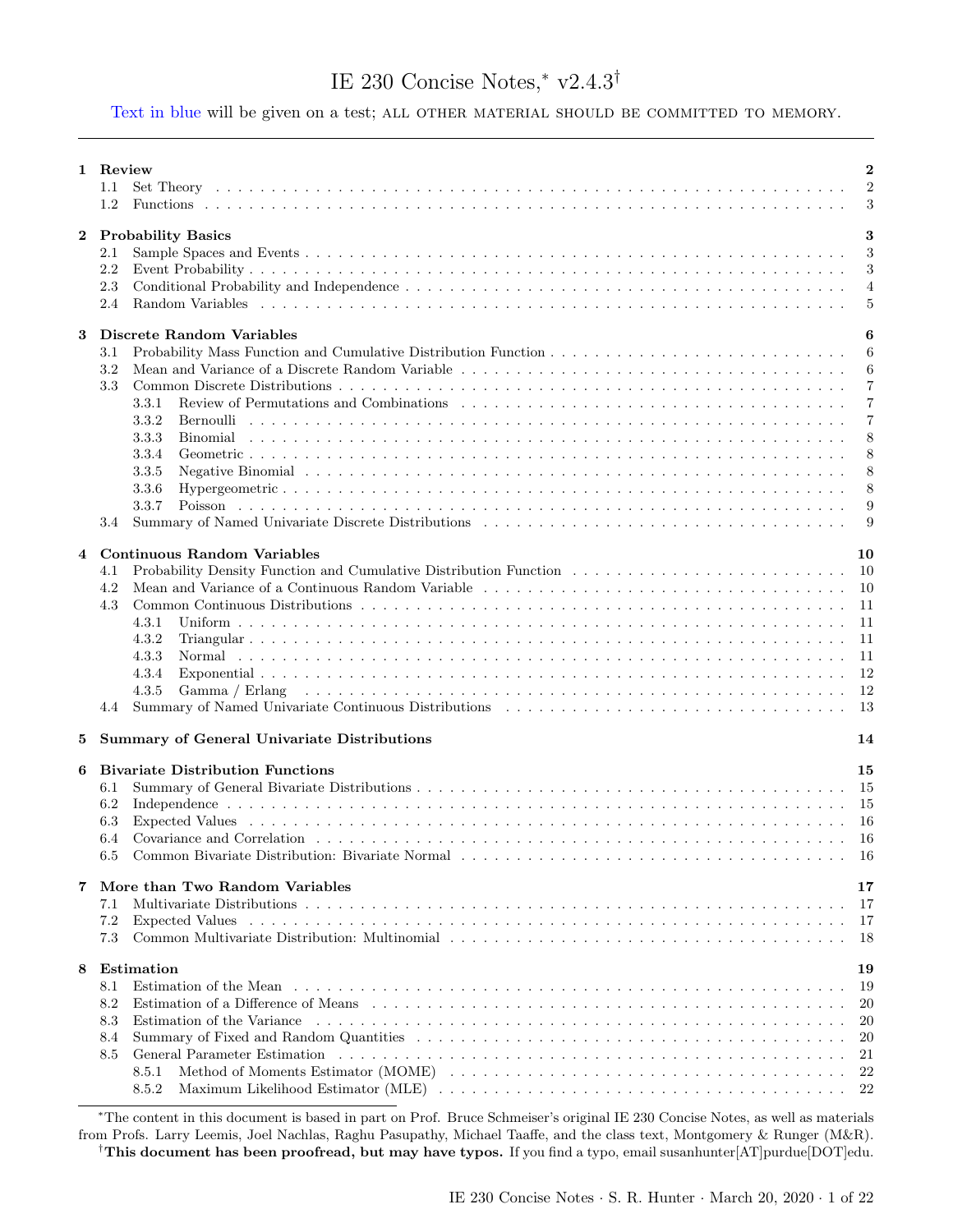# <span id="page-1-0"></span>1 Review

# <span id="page-1-1"></span>1.1 Set Theory

Definition 1.1 (Set). A set is a collection of items.

**Notation.** Sets are usually denoted by capital letters, such as  $A, B, C, E, F, G, S$ .

 $A = \{x, y, z\}$  denotes that A contains elements (or members) x, y, and z.

If a set has members defined by a condition,  $A = \{x : x \text{ satisfies the condition}\}\$ , where the colon is read as "such that."

M&R (book) uses the notation  $A = \{x \mid x \text{ satisfies the condition}\}\$ , where " | " is read as "such that."  $x \in A$  denotes that x "is an element of" A.

**Definition 1.2** (Empty set). The empty set, denoted  $\emptyset$ , contains no items. It is the smallest set.

Definition 1.3 (Universe). The set containing all relevant items is called the universe. It is the largest set.

**Definition 1.4** (Cardinality). The cardinality of a set A, written  $|A|$ , is the number of elements in the set.

**Definition 1.5** (Finite). The set A is finite if  $|A|$  is finite.

**Definition 1.6** (Countably Infinite). The set A is countably infinite if |A| is infinite, but its members can be counted, that is, a unique integer can be assigned to each member.

**Definition 1.7** (Uncountably Infinite). The set A is uncountably infinite if  $|A|$  is infinite and its members cannot be counted. (E.g.,  $\mathbb R$  is uncountably infinite.)

**Definition 1.8** (Subset). If all members of a set A are contained in a set B, then A is a subset of B,  $A \subseteq B$ .

**Definition 1.9** (Superset). If all members of a set A are contained in a set B, then B is a superset of A, written  $B \supseteq A$ .

**Definition 1.10** (Set Equality). Two sets A and B are equal, and we write  $A = B$ , if they contain the same elements. (That is,  $A \subseteq B$  and  $A \supseteq B$ .)

Notation. The symbols ⊂ and ⊃ are "strict" versions of  $\subseteq$  and  $\supseteq$ , just like  $\lt$  and  $>$  are "strict" versions of  $\leq$  and  $\geq$ . That is,  $A \subset B$  if all elements of A are contained in B and A and B are not equal. Notice that not all texts make this distinction.

**Definition 1.11** (Union). The union of sets A and B is the set of items contained in at least one of the sets.

Notation.  $A \cup B = \{x : x \in A \text{ or } x \in B\}$ . Remember  $A \cup B$  means "A or B or both." Union can be extended to a collection of sets. Consider sets  $A_1, A_2, \ldots, A_n$ , all subsets of the universe S. Then  $\bigcup_{i=1}^{n} A_i = \{x \in S : x \in A_i \text{ for some } i\}.$ 

**Definition 1.12** (Intersection). The intersection of sets A and B is the set of items contained in *both* sets. Notation.  $A \cap B = \{x : x \in A \text{ and } x \in B\}$ . Remember  $A \cap B$  means "A and B." Intersection can be extended to a collection of sets. Consider sets  $A_1, A_2, \ldots, A_n$ , all subsets of the universe S. Then  $\bigcap_{i=1}^{n} A_i = \{x \in S : x \in A_i \text{ for all } i\}.$ 

Definition 1.13 (Complement). The complement of a set A is the set of items not in A. Notation.  $A^c = \{x : x \notin A\}$  or  $A' = \{x : x \notin A\}$ 

Remark 1 (Set Operators). Union, intersection, and complement are operations that are defined for sets.

**Result 1.14** (Distributive Laws). For any sets A, B, and C, it holds that  $A \cap (B \cup C) = (A \cap B) \cup (A \cap C)$ and  $A \cup (B \cap C) = (A \cup B) \cap (A \cup C)$ .

**Result 1.15** (DeMorgan's Laws). For any sets A and B,  $(A \cup B)^c = A^c \cap B^c$  and  $(A \cap B)^c = A^c \cup B^c$ .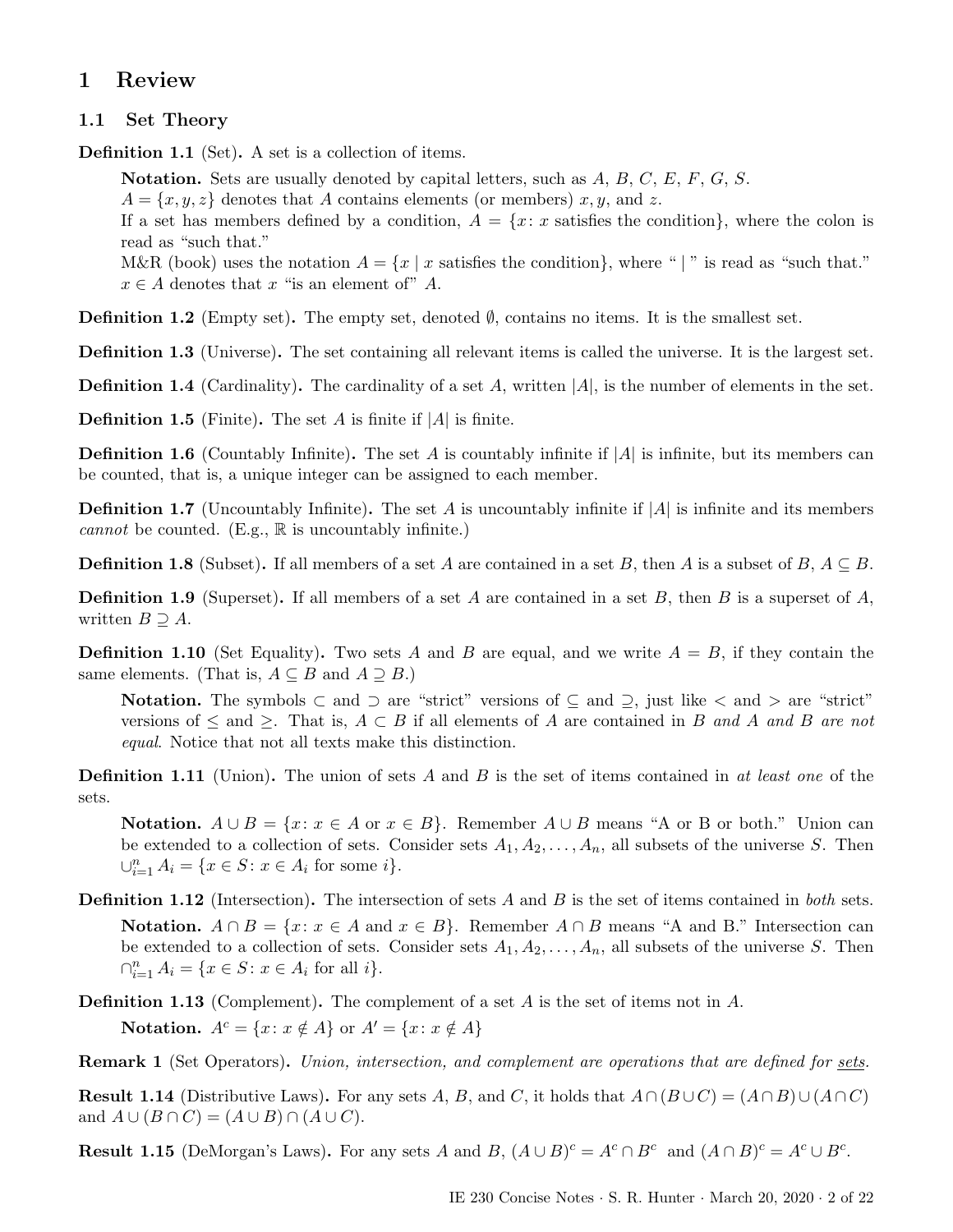**Definition 1.16** (Mutually Exclusive / Disjoint). Two sets A and B are mutually exclusive (or disjoint) if they contain no elements in common, that is,  $A \cap B = \emptyset$ . More generally,  $A_1, A_2, \ldots, A_n$  are mutually exclusive if  $A_i \cap A_j = \emptyset$  for every pair of sets where  $i \neq j$ .

**Definition 1.17** (Partition). The sets  $B_1, B_2, \ldots, B_n$  partition the set A if  $\bigcup_{i=1}^n B_i = A$  and  $B_i \cap B_j = \emptyset$  for all  $i \neq j$ . That is, together, all the  $B_i$ 's contain all the elements of A, and each member of A lies in exactly one of the  $B_i$ 's. (The  $B_i$ 's are "mutually exclusive and collectively exhaustive" with respect to the set A.)

# <span id="page-2-0"></span>1.2 Functions

Definition 1.18 (Function, not precise). A function assigns a single value to each argument. The set of possible arguments is called the domain, and the set of values is called the range.

**Example.**  $f(x) = x^2$  has domain R and range  $[0, \infty)$ .

Definition 1.19 (Undefined function). A function is said to be undefined, or "not defined" at points outside its domain.

**Example.** The natural logarithm of x,  $\ln(x)$  or  $\log_e(x)$ , is not defined for negative numbers.

# <span id="page-2-1"></span>2 Probability Basics

# <span id="page-2-2"></span>2.1 Sample Spaces and Events

Definition 2.1 (Random Experiment). A random experiment is a procedure that can result in a different outcome each time it is performed.

Definition 2.2 (Replication). A replication is one instance of the random experiment, which results in exactly one outcome.

Definition 2.3 (Sample Space). The set S of all possible outcomes of a particular random experiment is called the sample space. (Choose the simplest such space to answer the question at hand.)

Definition 2.4 (Discrete Sample Space). A sample space S is discrete if it is finite or countably infinite.

**Definition 2.5** (Event). An event is a *subset* of the sample space S. (That is,  $E \subseteq S$ ). For a given replication of the experiment, the event E occurs if it contains the outcome; otherwise it does not occur.

Remark 2. An event is a set. All of the set operators, such as union, intersection, and complement, operate on events because events are sets. Further, the distributive laws and DeMorgan's laws apply to events.

**Definition 2.6** (Mutually Exclusive / Disjoint). Two events, say  $E_1$  and  $E_2$ , are mutually exclusive (or disjoint) if they cannot occur together in the same replication of the experiment, that is,  $E_1 \cap E_2 = \emptyset$ . More generally,  $E_1, E_2, \ldots, E_n$  are mutually exclusive if only one can occur in the same replication, that is,  $E_i \cap E_j = \emptyset$  for every pair of events.

**Definition 2.7** (Partition of the Sample Space). If  $\bigcup_{i=1}^{n} E_i = S$  and  $E_1, E_2, \ldots, E_n$  are mutually exclusive, then  $E_1, E_2, \ldots, E_n$  are said to partition the sample space.

# <span id="page-2-3"></span>2.2 Event Probability

**Definition 2.8** (Probability). The probability of an event E, denoted  $P(E)$ , is a numerical measure of how likely the event E is to occur when the experiment is performed.  $P\{\cdot\}$  is a function that maps a set to a real number in [0, 1].

Remark 3. A common interpretation of probability is as a relative frequency: if the experiment were repeated infinitely often,  $P\{E\}$  is the fraction of the replications in which E occurs.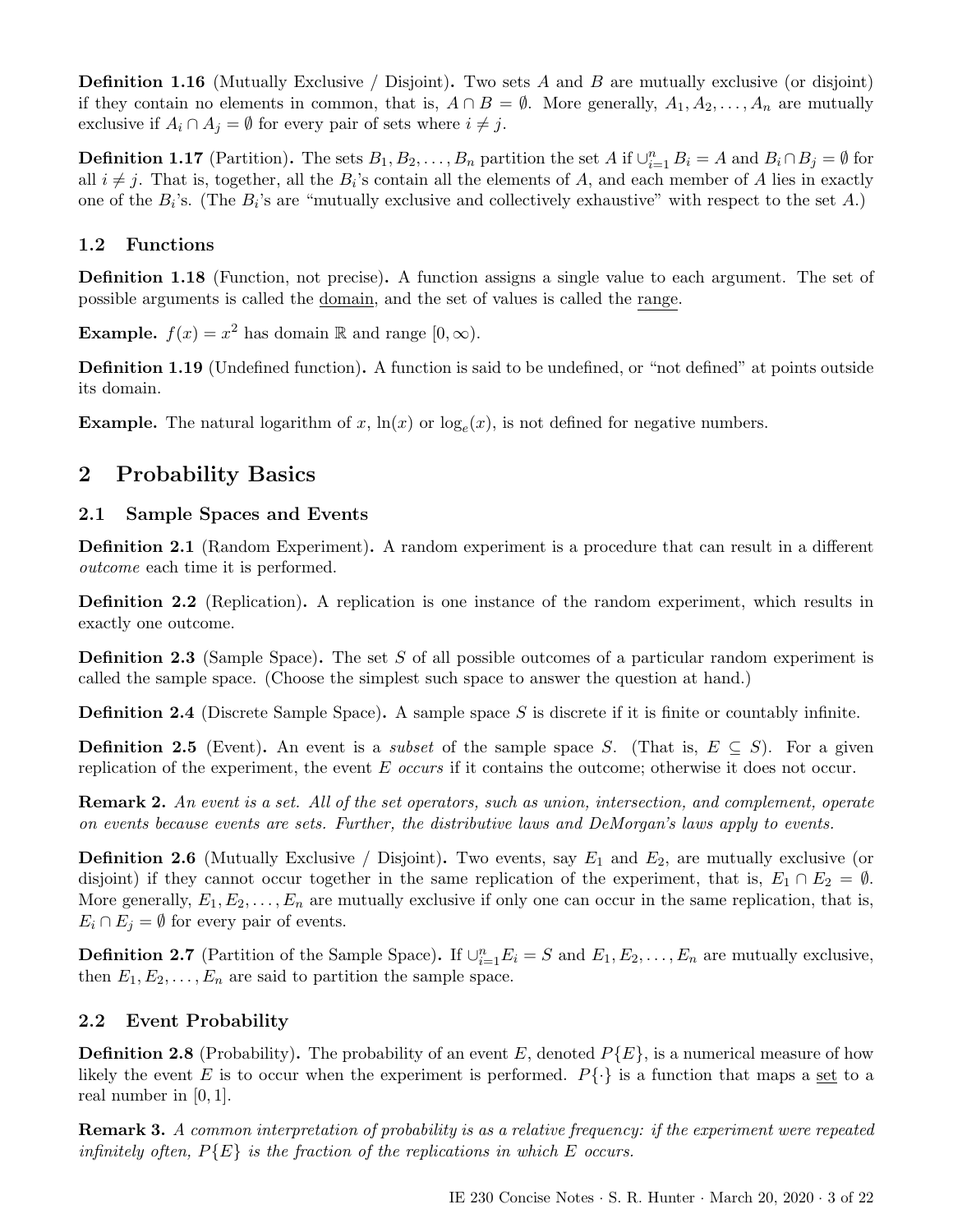Definition 2.9 (Axiom). An axiom is a statement that is assumed and requires no proof.

Definition 2.10 (The Three Axioms of Probability). Consider an experiment with sample space S. For each event E of the sample space S, we assume that a number  $P\{E\}$  is defined and satisfies the following three axioms:

- 1.  $P{S} = 1$ . (With probability 1, the outcome will be a point in the sample space S.)
- 2.  $0 \leq P\{E\} \leq 1$ . (The probability that the outcome of the experiment is an outcome in E is a number between 0 and 1.)
- 3. For all mutually exclusive events  $E_1$  and  $E_2$ , (that is,  $E_1 \cap E_2 = \emptyset$ ), we have

$$
P\{E_1 \cup E_2\} = P\{E_1\} + P\{E_2\}.
$$

(If  $E_1$  and  $E_2$  have no events in common, then the relative frequency of outcomes in  $E_1 \cup E_2$  is the sum of the relative frequencies of the outcomes in  $E_1$  and  $E_2$ )

**Result 2.11** (Axioms Result 1: Complement). For every event E,  $P\{E^c\} = 1 - P\{E\}$ . (In particular,  $P{\lbrace \emptyset \rbrace} = 1 - P{S} = 0$ , which implies that the "impossible" event has probability zero.)

**Result 2.12** (Axioms Result 2: Dominance). If  $E_1 \subset E_2$ , then  $P\{E_1\} \leq P\{E_2\}$ .

**Result 2.13** (Axioms Result 3: Axiom 3 for n events). If events  $E_1, E_2, \ldots, E_n$  are mutually exclusive, then

$$
P\{\cup_{i=1}^{n} E_i\} = \sum_{i=1}^{n} P\{E_i\}
$$

**Result 2.14** (Axioms Result 4: Equally likely events). If equally likely events  $E_1, E_2, \ldots, E_n$  partition the sample space, then  $P(E_i) = 1/n$  for  $i = 1, 2, \ldots, n$ .

**Result 2.15** (Axioms Result 5: Always true). For any two events  $E_1$  and  $E_2$ ,

$$
P\{E_1 \cup E_2\} = P\{E_1\} + P\{E_2\} - P\{E_1 \cap E_2\}.
$$

**Remark 4.** Notice that this result can be generalized. For any three events,  $E_1, E_2$ , and  $E_3$ ,

$$
P{E_1 \cup E_2 \cup E_3} = P{E_1} + P{E_2} + P{E_3} - P{E_1 \cap E_2} - P{E_2 \cap E_3} - P{E_1 \cap E_3} + P{E_1 \cap E_2 \cap E_3}
$$

For n events, continue the pattern and alternate signs.

#### <span id="page-3-0"></span>2.3 Conditional Probability and Independence

**Definition 2.16** (Conditional Probability). For  $P{B} > 0$ , the conditional probability of A given B is

$$
P\{A \mid B\} = \frac{P\{A \cap B\}}{P\{B\}}
$$

**Definition 2.17** (Unconditional Probability). With respect to a sample space  $S$ ,

$$
P\{A \mid S\} = \frac{P\{A \cap S\}}{P\{S\}} := P\{A\}
$$

is the unconditional or marginal probability of A.

**Result 2.18** (Multiplication Rule).  $P\{A \cap B\} = P\{A \mid B\}P\{B\}.$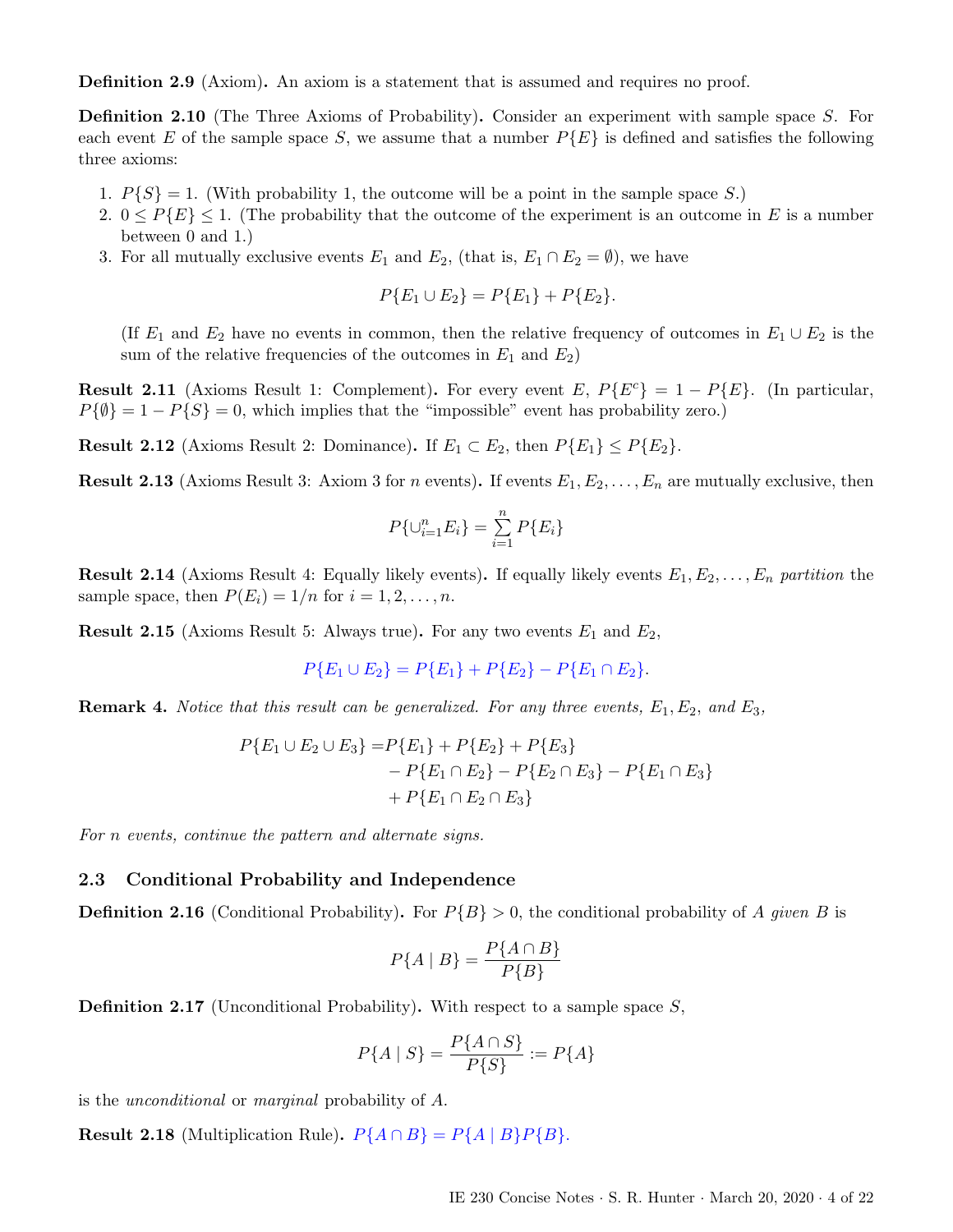**Result 2.19** (Baby Bayes' Theorem). For  $P{B} > 0$ ,

$$
P\{A \mid B\} = \frac{P\{B \mid A\}P\{A\}}{P\{B\}}.
$$

**Result 2.20** (The Law of Total Probability). Let  $E_1, E_2, \ldots, E_n$  be mutually exclusive events in S such that  $\cup_{i=1}^n E_i = S$ . (That is,  $E_1, E_2, \ldots, E_n$  partition the sample space S.) Then for an event  $A \subseteq S$ ,

$$
P\{A\} = \sum_{i=1}^{n} P\{A \cap E_i\} = \sum_{i=1}^{n} P\{A \mid E_i\} P\{E_i\}.
$$

**Definition 2.21** (Independence). Two events A and B are independent if  $P\{A \cap B\} = P\{A\}P\{B\}$ .

Remark 5. For independent events A and B,

$$
P\{A \mid B\} = \frac{P\{A \cap B\}}{P\{B\}} = \frac{P\{A\}P\{B\}}{P\{B\}} = P\{A\}.
$$

Result 2.22. The following four statements are equivalent:

- Events  $A$  and  $B$  are independent.
- $P{A \cap B} = P{A}P{B}$
- $P{A | B} = P{A}$
- $P{B | A} = P{B}$

Result 2.23. The following four statements are equivalent:

- Events  $A$  and  $B$  are independent.
- Events  $A^c$  and  $B$  are independent.
- Events  $A$  and  $B<sup>c</sup>$  are independent.
- Events  $A^c$  and  $B^c$  are independent.

<span id="page-4-1"></span>**Definition 2.24** (Mutually Independent Events). The *n* events  $A_1, A_2, \ldots, A_n$  are mutually independent if and only if for every subset  $A_{i_1}, A_{i_2}, \ldots, A_{i_k}$  of the *n* events,

$$
P{A_{i_1} \cap A_{i_2} \cap \ldots \cap A_{i_k}} = P{A_{i_1} P{A_{i_2} \} \cdots P{A_{i_k}}}
$$

for  $k = 2, 3, ..., n$ . That is,  $P\left\{\bigcap_{j=1}^k A_{i_j}\right\} = \prod_{j=1}^k P\{A_{i_j}\}.$ 

**Remark 6** (Pairwise Independence). Pairwise independence is a weaker form of independence than mutual independence, which requires only that every pair of events be independent  $(k = 2$  in the Definition [2.24\)](#page-4-1).

#### <span id="page-4-0"></span>2.4 Random Variables

**Definition 2.25** (Random Variable). A random variable is a function that assigns a real number to each outcome in the sample space of an experiment.

Notation. We will denote random variables with upper case letters (usually at the end of the alphabet) such as  $X, Y$ , or  $Z$ . We reserve lower case letters such as  $x, y$ , and  $z$  to represent *constants*. Since random variables are functions, for a sample space S, we write  $X: S \to \mathbb{R}$ .

**Definition 2.26** (Probability Distribution). The probability distribution of a random variable X is a description, in whatever form, of the likelihoods associated with the values of  $X$ .

Remark 7. Events can be constructed from random variables. Consider the case of rolling two dice, and define X as the sum of the numbers showing on the two dice. " $X = 2$ " denotes the event  $(1, 1)$  is rolled. " $X < 3$ " denotes the event (1, 1) is rolled. " $X \leq 3$ " denotes the event (1, 1) or (1, 2) or (2, 1) is rolled. Therefore stating  $P{X = 2}$  makes sense because  $P{\{\cdot\}}$  is a set function and " $X = 2$ " is an event, and events are sets. The statement  $P{X}$  is meaningless because X is a random variable, not a set.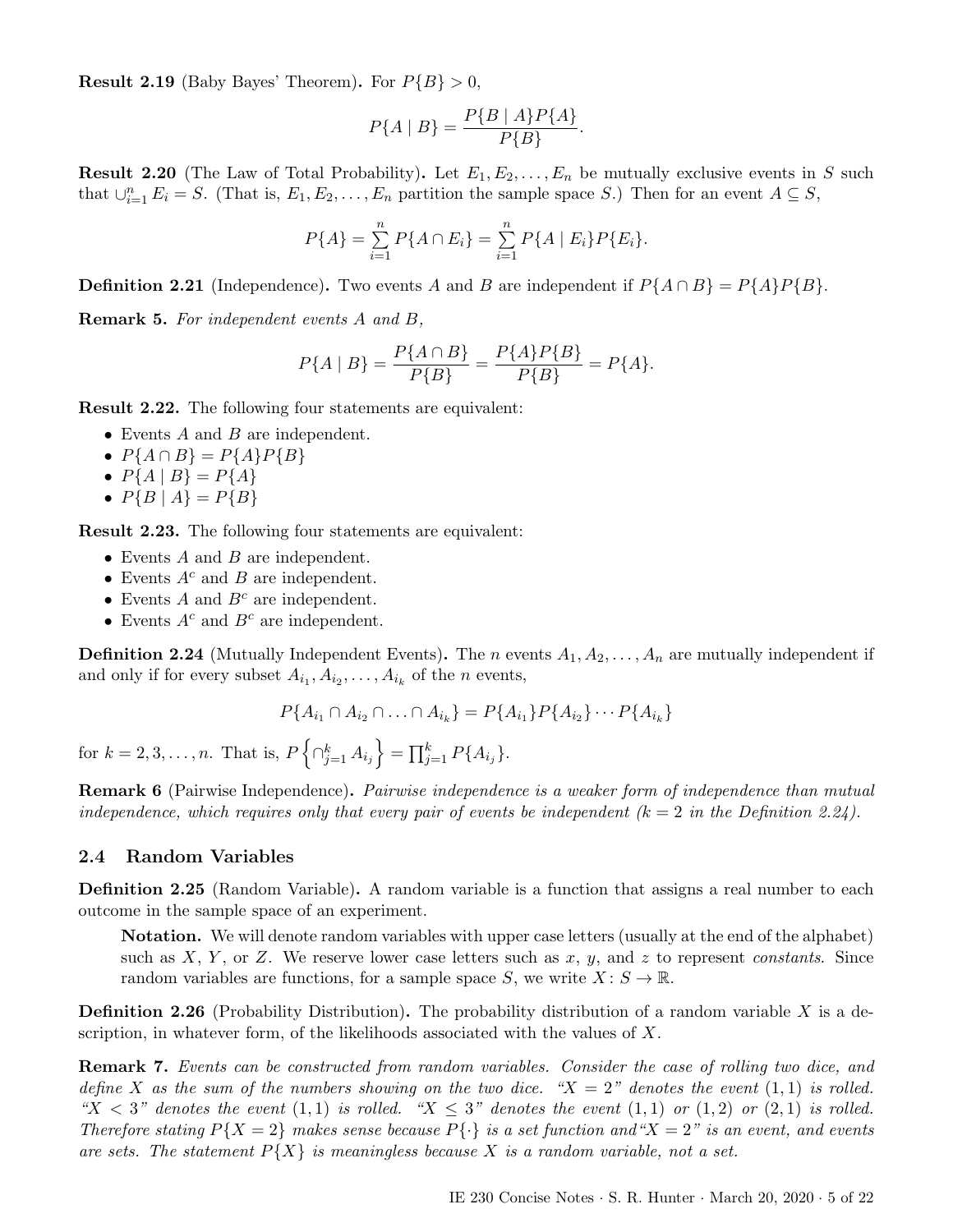# <span id="page-5-0"></span>3 Discrete Random Variables

Definition 3.1 (Discrete Random Variable, Defn 1). Let S be a sample space. A discrete random variable is a function  $X: S \to \mathbb{R}$  that takes on a finite number of values or a countably infinite number of values.

Remark 8. Discrete random variables often arise from counting.

## <span id="page-5-1"></span>3.1 Probability Mass Function and Cumulative Distribution Function

**Definition 3.2** (Probability Mass Function (pmf)). For a discrete random variable, the probability mass function (pmf) is  $f_X(x) = P\{X = x\}$  for every real number  $-\infty < x < \infty$ . That is, the domain of  $f_X(x)$ is R, and hence  $f_X(x)$  is defined for all  $x \in \mathbb{R}$ .

<span id="page-5-4"></span>**Definition 3.3** (Support<sup>†</sup>). The support of a distribution is the set of all  $x \in \mathbb{R}$  such that  $f_X(x) > 0$ . That is,  $\mathfrak{X} = \{x \in \mathbb{R} : f_X(x) > 0\}$ . The support X is written with the distribution function, and the function is assumed to be zero elsewhere. In this class, we usually state explicitly that the function is zero elsewhere.

**Definition 3.4** (Cumulative Distribution Function  $(\text{cdf})^{\ddagger}$ ). The cumulative distribution function  $(\text{cdf})$  of any random variable  $X$  is

$$
F_X(x) = P\{X \le x\} \text{ for every real number } -\infty < x < \infty.
$$

**Result 3.5.** For a discrete random variable X having possible values  $x_1, x_2, \ldots, x_m$ , the cdf is

$$
P\{X \le x\} = F_X(x) = \sum_{\text{all } x_i \le x} f_X(x_i) \text{ for every real number } -\infty < x < \infty.
$$

**Result 3.6.** <sup>‡</sup>If  $a \leq b$ , then  $F_X(a) \leq F_X(b)$ .

**Result 3.7.** <sup>‡</sup>For every random variable X, if  $a \leq b$ , then  $P\{a < X \leq b\} = F_X(b) - F_X(a)$ .

**Result 3.8** (Properties of a cdf<sup> $\ddagger$ </sup>). The function  $F_X(x)$  is a cdf if and only if the following conditions hold:

- 1.  $\lim_{x\to-\infty} F(x) = 0$  and  $\lim_{x\to\infty} F(x) = 1$ .
- 2.  $F_X(x)$  is a nondecreasing function of x.
- 3.  $F_X(x)$  is right-continuous, that is, for every number  $x_0$ ,  $\lim_{x \downarrow x_0} F_X(x) = F_X(x_0)$ .

**Definition 3.9** (Discrete Random Variable, Defn 2). A random variable X is discrete if its cdf  $F_X(x)$  is a step function of x.

### <span id="page-5-2"></span>3.2 Mean and Variance of a Discrete Random Variable

**Definition 3.10** (Expected Value). For a discrete random variable X having possible values  $x_1, x_2, \ldots, x_m$ , the mean or expected value is the constant

$$
E[X] = \sum_{i=1}^{m} x_i f_X(x_i) = \sum_{i=1}^{m} x_i P\{X = x_i\}.
$$

**Notation.** Traditionally, the mean  $E[X]$  is also denoted as  $\mu$  or  $\mu_X$ .

Remark 9. The mean is also called the first moment. The mean can be considered the "balance point" or center of mass of the pmf.

**Definition 3.11** (Expected Value of a Function of X). If X is a discrete random variable having possible values  $x_1, x_2, \ldots, x_m$ , and  $h(\cdot)$  is a function of X, then

$$
\mathcal{E}[h(X)] = \sum_{i=1}^{m} h(x_i) f_X(x_i).
$$

<span id="page-5-3"></span><sup>‡</sup>Although this content is part of the section on Discrete Random Variables, it holds generally.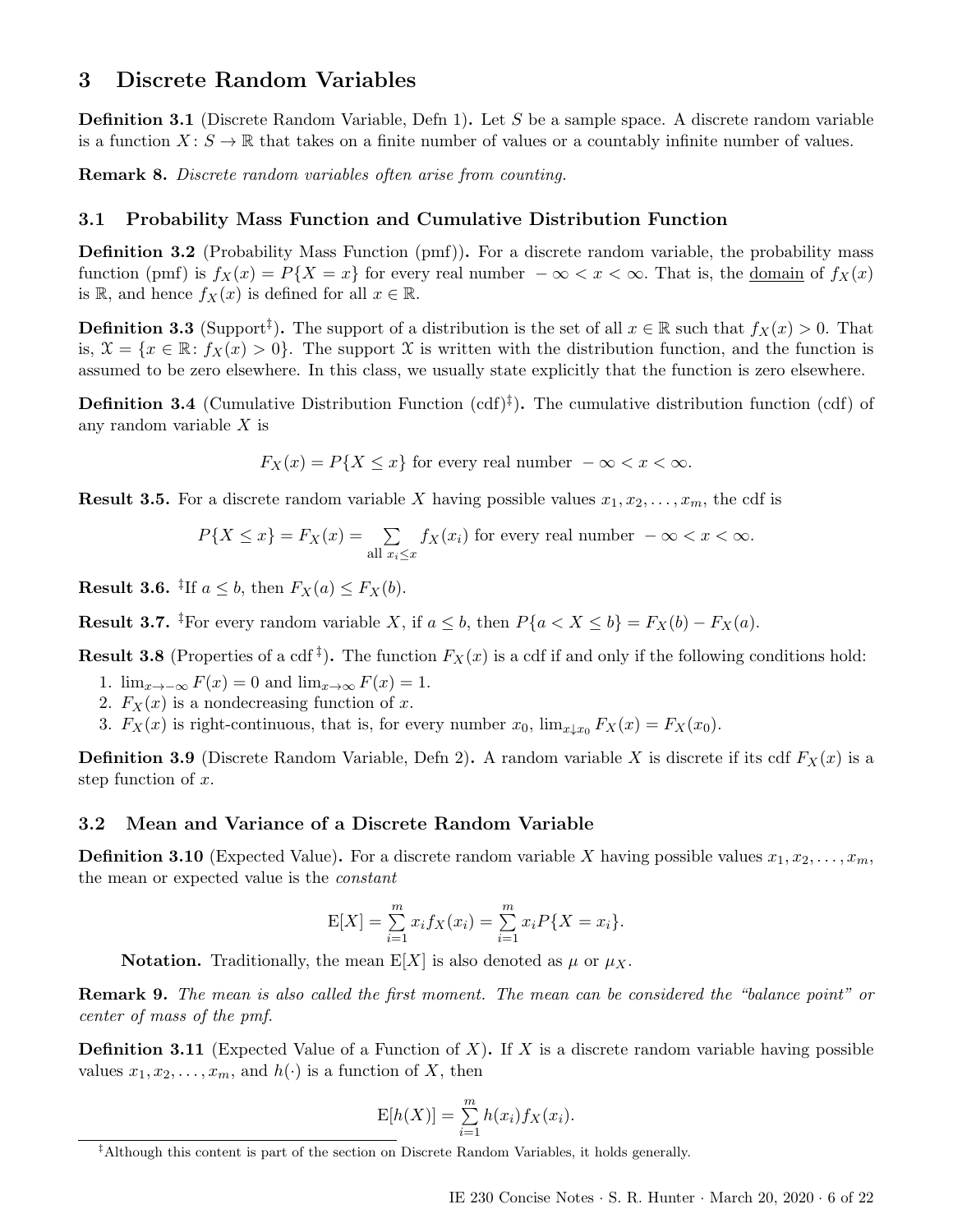**Result 3.12.** In particular, for constants a and b,  $E[aX + b] = aE[X] + b$ , and  $E[X^2] = \sum_{n=1}^{\infty}$  $i=1$  $x_i^2 f_X(x_i)$ .

**Definition 3.13** (Variance<sup>†</sup>). The variance of a random variable X is the constant  $Var(X) = E[(X - E[X])^2]$ . **Notation.** Traditionally, the variance is denoted by  $\sigma^2$  or  $\sigma_X^2$ .

Remark 10. The variance is the second moment about the mean, or the second centralized moment. It can be considered a measure of average "penalty" for deviating from the mean.

**Result 3.14.**  ${}^{\ddagger}$ Var(X) =  $E[(X - E[X])^2] = E[X^2] - E[X]^2$ 

**Result 3.15.** For a discrete random variable X having possible values  $x_1, x_2, \ldots, x_m$ ,

$$
\text{Var}(X) = \sum_{i=1}^{m} (x_i - \mathbb{E}[X])^2 f_X(x_i) = \left[ \sum_{i=1}^{m} x_i^2 f_X(x_i) \right] - \mathbb{E}[X]^2 = \mathbb{E}[X^2] - \mathbb{E}[X]^2.
$$

**Definition 3.16** (Standard Deviation<sup>†</sup>). The standard deviation of X is the constant  $\sigma_X = \sqrt{\text{Var}(X)}$ .

# <span id="page-6-0"></span>3.3 Common Discrete Distributions

#### <span id="page-6-1"></span>3.3.1 Review of Permutations and Combinations

**Definition 3.17** (Permutation). An ordering of r elements from a set of n elements is called a permutation. Remark 11. Note that a set of n elements has n! possible permutations, where 0! is defined as 1.

$$
n! = n \times (n-1) \times (n-2) \times \ldots \times 1 \tag{1}
$$

Result 3.18. The number of permutations (order matters) of subsets of r elements selected from a set of n elements is

$$
P_r^n = \frac{n!}{(n-r)!} \text{ for } r = 0, 1, \dots, n.
$$

**Definition 3.19** (Combination). A selection of r elements from a set of n elements without regard to order is called a combination.

**Result 3.20.** The number of combinations (order does not matter) of r elements from a set of n elements is

$$
{n \choose r} = \frac{n!}{r!(n-r)!} = \frac{P_r^n}{r!}
$$
 for  $r = 0, 1, ..., n$ .

#### <span id="page-6-2"></span>3.3.2 Bernoulli

Definition 3.21 (Bernoulli Trial). A single experiment with only two outcomes is a Bernoulli Trial.

Definition 3.22 (Bernoulli Distribution). A discrete random variable Y has a Bernoulli distribution with parameter p, where  $0 \le p \le 1$ , if its pmf is

$$
f_Y(y) = \begin{cases} p & \text{if } y = 1\\ 1 - p & \text{if } y = 0\\ 0 & \text{otherwise} \end{cases}
$$

**Notation.** If Y has a Bernoulli distribution, we write  $Y \sim \text{Bernoulli}(p)$ .

**Result 3.23** (Mean of Bernoulli).  $E[Y] = p$ .

**Result 3.24** (Variance of Bernoulli). Var $(Y) = p(1 - p)$ .

Definition 3.25 (Sequence of Bernoulli Trials). A sequence of Bernoulli Trials has three properties:

- 1. Each trial has exactly two outcomes ("success" and "failure").
- 2. Each trial has  $P(\text{success})=p$ , where p is a constant.
- 3. Each trial is independent of every other trial.

Remark 12. An example of a sequence of Bernoulli trials is the repeated, independent tossing of a coin.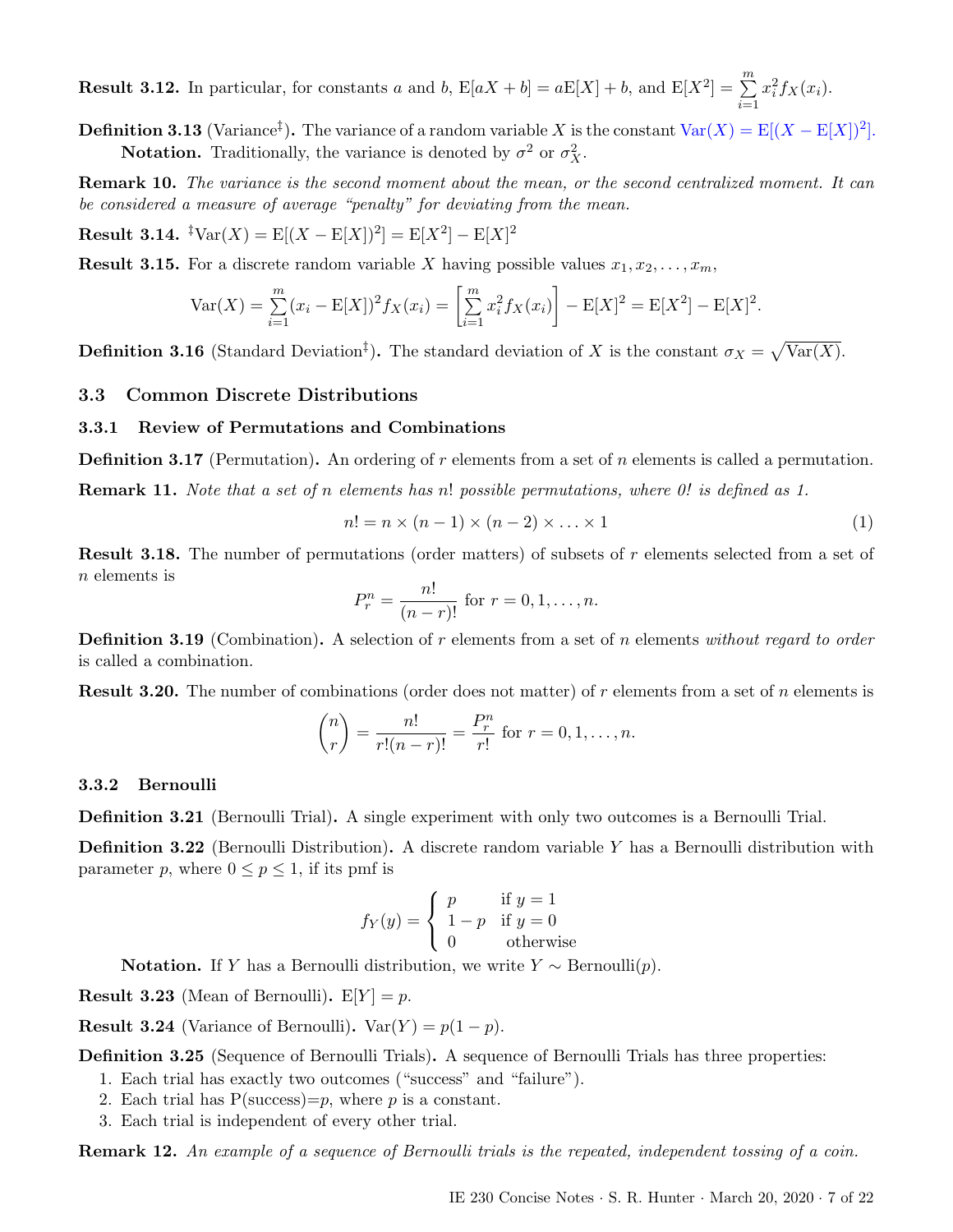#### <span id="page-7-0"></span>3.3.3 Binomial

**Definition 3.26** (Binomial Distribution). Let X be a random variable indicating the number of successes in n Bernoulli trials. Then X has a binomial distribution with parameters n and p, where  $n \in \{1, 2, 3, \ldots\}$ ,  $0 \leq p \leq 1$ , and n x n−x

$$
f_X(x) = P(X = x) = \begin{cases} {n \choose x} p^x (1-p)^{n-x}, & x = 0, 1, ..., n; \\ 0 & \text{elsewhere.} \end{cases}
$$

**Notation.** If X has a binomial distribution, we write  $X \sim$  binomial $(n, p)$ .

**Result 3.27** (Mean of Binomial).  $E[X] = np$ 

**Result 3.28** (Variance of Binomial). Var $(X) = np(1 - p)$ .

#### <span id="page-7-1"></span>3.3.4 Geometric

**Definition 3.29** (Geometric Distribution). Let  $X$  be a random variable indicating the number of Bernoulli trials until the first success. Then X has a geometric distribution with parameter p, where  $0 < p < 1$ , and

$$
f_X(x) = P\{X = x\} = \begin{cases} (1-p)^{x-1}p, & x = 1, 2, ..., \infty \\ 0 & \text{elsewhere.} \end{cases}
$$

**Notation.** If X has a geometric distribution, we write  $X \sim$  geometric $(p)$ .

**Result 3.30** (Mean of Geometric).  $E[X] = 1/p$ 

**Result 3.31** (Variance of Geometric). Var $(X) = (1 - p)/p^2$ 

**Property.** The geometric distribution is the only discrete memoryless distribution, that is, if  $X \sim$  geometric $(p)$ ,

$$
P\{X > x + c \mid X > x\} = P\{X > c\}.
$$

#### <span id="page-7-2"></span>3.3.5 Negative Binomial

**Definition 3.32** (Negative Binomial Distribution). Let X be a random variable indicating the number of Bernoulli trials until the rth success. Then X has a negative binomial distribution with parameters  $r$  and p, where  $0 < p < 1$  and

$$
f_X(x) = \begin{cases} {x-1 \choose r-1} p^r (1-p)^{x-r}, & x = r, r+1, r+2, ... \\ 0 & \text{elsewhere.} \end{cases}
$$

**Notation.** If X has a negative binomial distribution, we write  $X \sim$  negative binomial(r, p).

**Result 3.33** (Mean of Negative Binomial).  $E[X] = r/p$ 

**Result 3.34** (Variance of Negative Binomial). Var $(X) = r(1-p)/p^2$ 

#### <span id="page-7-3"></span>3.3.6 Hypergeometric

Remark 13. We have related distributions to Bernoulli trials. Now consider an urn containing n marbles, m of which are red and  $n - m$  of which are green. Suppose drawing a red marble from the urn is considered a "success." Then successive independent draws from the urn with replacement is a form of Bernoulli trial. Successive draws from the urn without replacement induce dependence and cannot be considered Bernoulli trials (the probability of a success changes across draws). The number of successes in a fixed number of trials when sampling k items from n items without replacement has a hypergeometric distribution.

**Definition 3.35** (Hypergeometric Distribution). Let X be a random variable indicating the number of successes when sampling k items from n items without replacement, m of which are a "success" and  $n - m$ of which are a "failure." Then X has a hypergeometric distribution with parameters  $n, m$ , and k, where

$$
f_X(x) = \begin{cases} \frac{\binom{m}{x}\binom{n-m}{k-x}}{\binom{n}{k}}, & x = 0, 1, \dots, k \text{ and } m - (n-k) \le x \le m\\ 0 & \text{elsewhere.} \end{cases}
$$

Notation. If X has a hypergeometric distribution, we write  $X \sim$  hypergeometric $(n, m, k)$ .

IE 230 Concise Notes · S. R. Hunter · March 20, 2020 · 8 of [22](#page-21-2)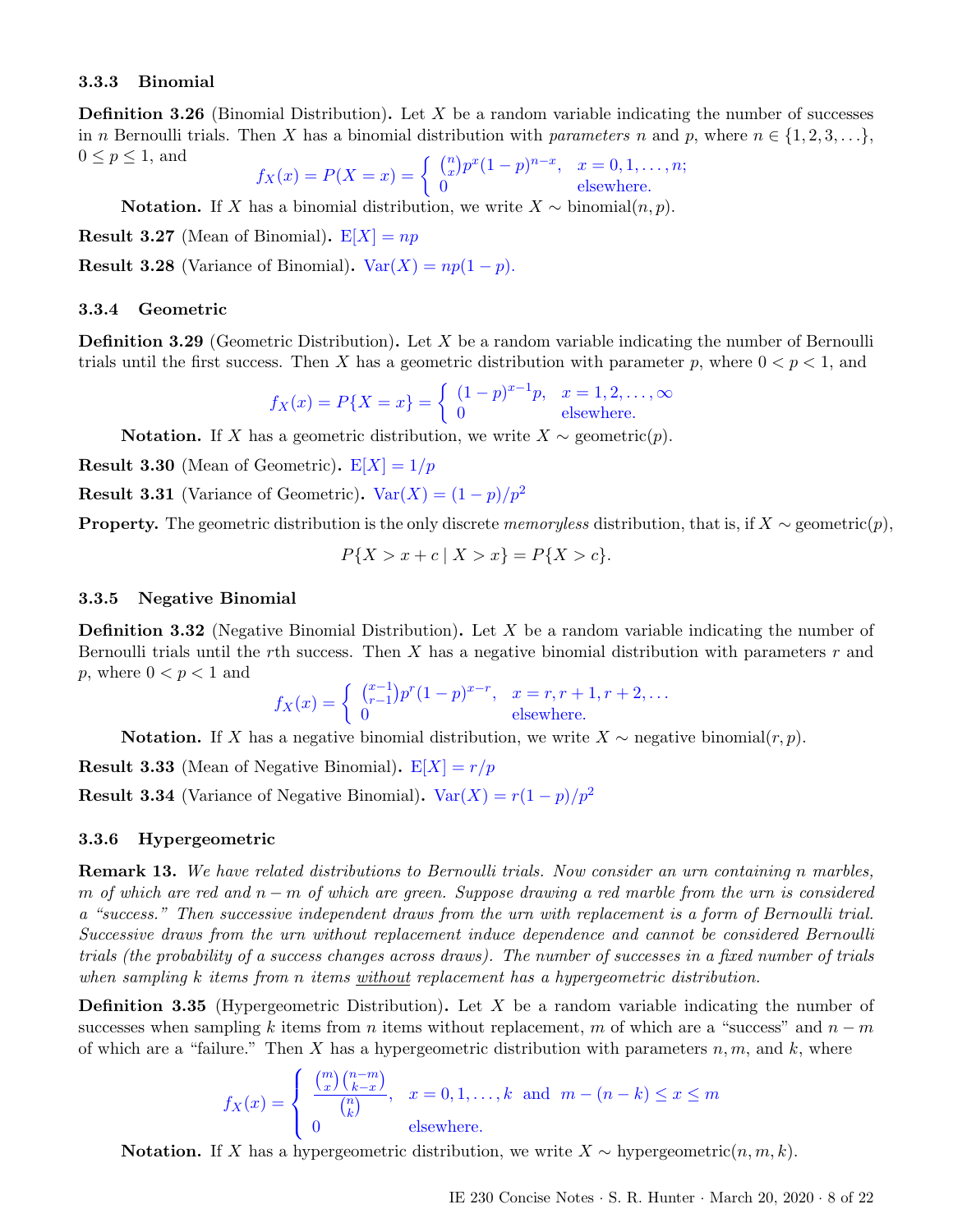**Result 3.36** (Mean of Hypergeometric).  $E[X] = k(m/n)$ 

**Result 3.37** (Variance of Hypergeometric).  $Var(X) = k\left(\frac{m}{n}\right) \left(\frac{(n-m)(n-k)}{n(n-1)}\right)$ 

| Table 1. Categorization of Distributions with respect to the C11 moder |                                  |                                        |  |  |  |  |
|------------------------------------------------------------------------|----------------------------------|----------------------------------------|--|--|--|--|
|                                                                        | With Replacement                 | Without Replacement                    |  |  |  |  |
| $\#$ Successes in Fixed $\#$ Trials   Binomial                         |                                  | Hypergeometric                         |  |  |  |  |
| $\#$ Trials until Fixed $\#$ Successes   Negative Binomial             | $(1 \text{ success: Geometric})$ | (Negative Hypergeometric; not covered) |  |  |  |  |

Table 1: Categorization of Distributions with respect to the Urn Model

# <span id="page-8-0"></span>3.3.7 Poisson

**Definition 3.38** (Poisson Distribution). A random variable  $X$  is said to have a Poisson distribution with parameter  $\lambda > 0$  if

$$
f_X(x) = \begin{cases} \frac{e^{-\lambda}\lambda^x}{x!}, & x = 0, 1, 2, ..., \infty \\ 0 & \text{elsewhere.} \end{cases}
$$

**Result 3.39** (Mean and Variance of Poisson).  $E[X] = Var(X) = \lambda$ .

**Remark 14.** The parameter  $\lambda$  is called the rate, and is expressed in units — often the units are units of time, or units of length or area for spatial modeling. For example, the number of people who enter a sub shop in an hour might be well-modeled by a Poisson random variable with parameter  $\lambda = 10$  people per hour. The units of  $\lambda$  must be correct for the question at hand. That is, if a sub shop employee is asked about the probability that 15 people will enter the shop in two hours, then the number of people entering the sub shop in two hours is a Poisson random variable with parameter  $\lambda = 10 * 2 = 20$  people per two hours.

**Result 3.40** (Poisson Approximation to the Binomial). Poisson( $\lambda = np$ ) is a good approximation to binomial $(n, p)$  when n is large and p is small.

## <span id="page-8-1"></span>3.4 Summary of Named Univariate Discrete Distributions

| Table 2. Summary of Named Univariate Discrete Distributions |                                                           |                                                       |                                   |                                          |  |  |
|-------------------------------------------------------------|-----------------------------------------------------------|-------------------------------------------------------|-----------------------------------|------------------------------------------|--|--|
| Distribution                                                | $f_X(x)$                                                  | Support                                               | Mean                              | Variance                                 |  |  |
| Bernoulli(p)                                                | $p^x(1-p)^{1-x}$                                          | $x = 0, 1$                                            | $\boldsymbol{p}$                  | $p(1-p)$                                 |  |  |
| binomial $(n, p)$                                           | $\binom{n}{x} p^x (1-p)^{n-x}$                            | $x=0,1,\ldots,n$                                      | np                                | $np(1-p)$                                |  |  |
| geometric(p)                                                | $p(1-p)^{x-1}$                                            | $x = 1, 2, \ldots$                                    | $\mathcal{p}$                     | $\frac{1-p}{p^2}$                        |  |  |
| negative binomial $(r, p)$                                  | $\binom{x-1}{r-1} p^r (1-p)^{x-r}$ $x = r, r + 1, \ldots$ |                                                       | $\boldsymbol{r}$<br>$\mathcal{p}$ | $\frac{r(1-p)}{p^2}$                     |  |  |
| hypergeometric $(n, m, k)$                                  | $\frac{\binom{m}{x}\binom{n-m}{k-x}}{\binom{n}{k}}$       | $x = 0, 1, \ldots, k;$<br>$m - (n - k) \leq x \leq m$ |                                   | $k(m/n)$ $\frac{km(n-m)(n-k)}{n^2(n-1)}$ |  |  |
| $Poisson(\lambda)$                                          | $\frac{\lambda^x e^{-\lambda}}{x!}$                       | $x = 0, 1, 2, \ldots$                                 | $\lambda$                         | $\lambda$                                |  |  |

Table 2: Summary of Named Univariate Discrete Distributions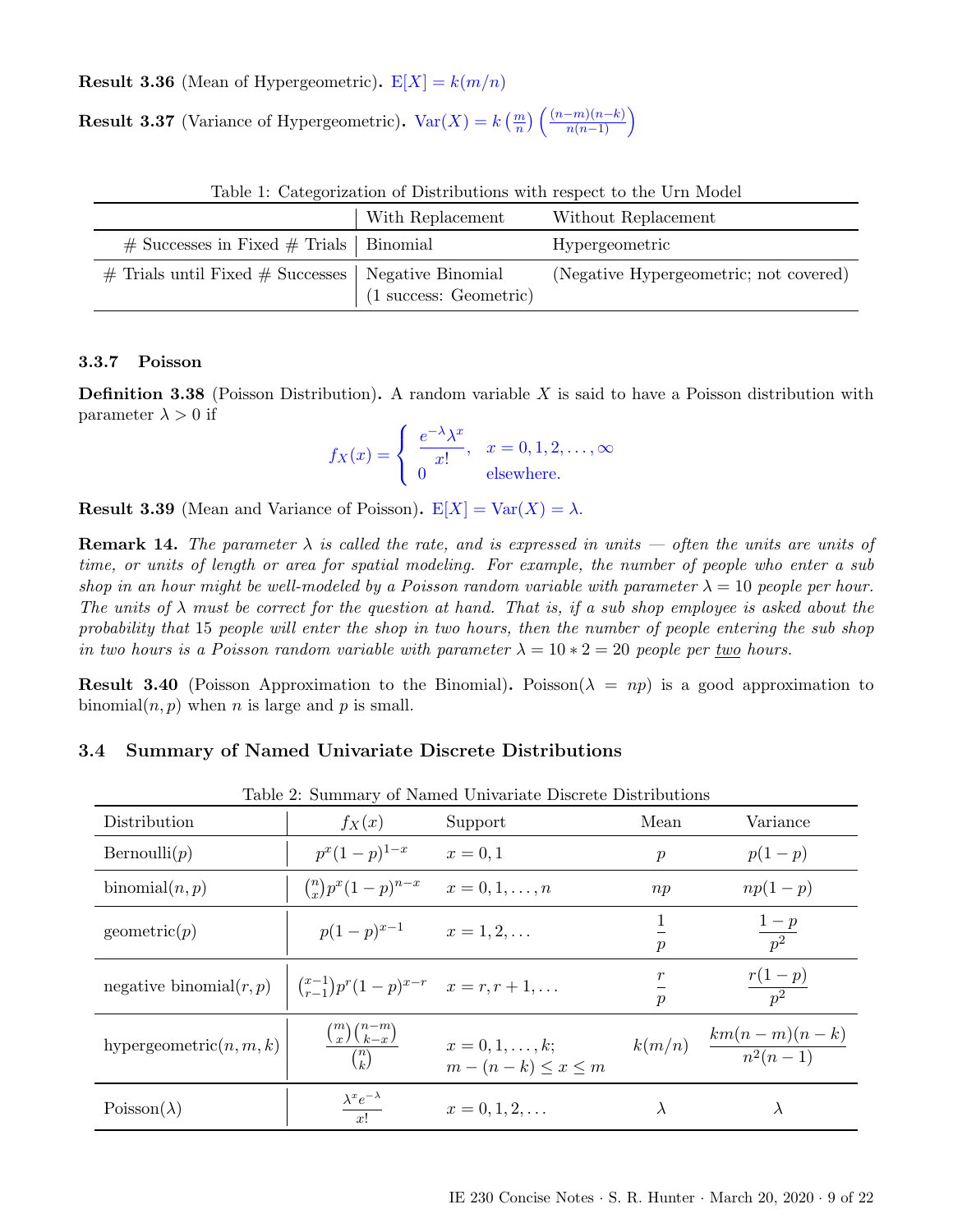# <span id="page-9-0"></span>4 Continuous Random Variables

Remark 15. Continuous random variables take on an uncountably infinite number of values. They often arise from measuring (height, weight, volume).

## <span id="page-9-1"></span>4.1 Probability Density Function and Cumulative Distribution Function

**Definition 4.1** (Continuous Random Variable). A random variable X is continuous if its cdf  $F_X(x)$  is a  $continuous function of x.$ 

**Remark 16.** Given a continuous random variable X, for any  $x \in \mathbb{R}$ ,  $P\{X = x\} = 0$ .

**Definition 4.2** (Probability Density Function (pdf)). For a continuous random variable  $X$ , a probability density function (pdf) is a function such that

- 1.  $f_X(x) \geq 0$  for all  $x \in \mathbb{R}$
- 2.  $\int_{-\infty}^{\infty} f_X(x) dx = 1$
- 3.  $P\{a < X \leq b\} = \int_a^b f_X(x)dx = F_X(b) F_X(a)$  for all real numbers  $a \leq b$ .

The <u>domain</u> of  $f_X(x)$  is R, and hence  $f_X(x)$  is defined for all  $x \in \mathbb{R}$ . Recall from Definition [3.3](#page-5-4) that the support of  $f_X(x)$  is  $\mathcal{X} = \{x \in \mathbb{R} : f_X(x) > 0\}.$ 

Remark 17. The pdf is analogous to the pmf, except that the pmf directly provides probabilities while the pdf must be integrated to obtain a probability. Notice that while a pmf cannot have a value greater than one, the pdf can assume values greater than one!

**Result 4.3.** For a continuous random variable  $X$ , the cumulative distribution function (cdf) is

$$
F_X(x) = P\{X \le x\} = \int_{-\infty}^x f_X(t)dt \quad \text{for all } -\infty < x < \infty.
$$

**Result 4.4.** By the fundamental theorem of calculus, given the cdf  $F_X(x)$ ,  $f_X(x) = \frac{d}{dx}F_X(x)$ .

### <span id="page-9-2"></span>4.2 Mean and Variance of a Continuous Random Variable

**Definition 4.5** (Expected Value). The mean or expected value of a continuous random variable X is the constant

$$
E[X] = \int_{-\infty}^{\infty} x f_X(x) dx.
$$

**Definition 4.6** (Expected Value of a Function of X). For a continuous random variable X and function  $h(\cdot)$ ,

$$
E[h(X)] = \int_{-\infty}^{\infty} h(x) f_X(x) dx.
$$

**Definition 4.7** (Variance). The variance of a continuous random variable  $X$  is the constant

$$
Var(X) = E[(X – E[X])^{2}] = E[X^{2}] – E[X]^{2}.
$$

Thus the definition is unchanged from the discrete case, but the expected values are calculated using integrals:

$$
Var(X) = \int_{-\infty}^{\infty} (x - E[X])^2 f_X(x) dx = \int_{-\infty}^{\infty} x^2 f_X(x) dx - E[X]^2.
$$

**Definition 4.8** (Standard Deviation). The standard deviation is  $\sigma_X = \sqrt{\text{Var}(X)}$ .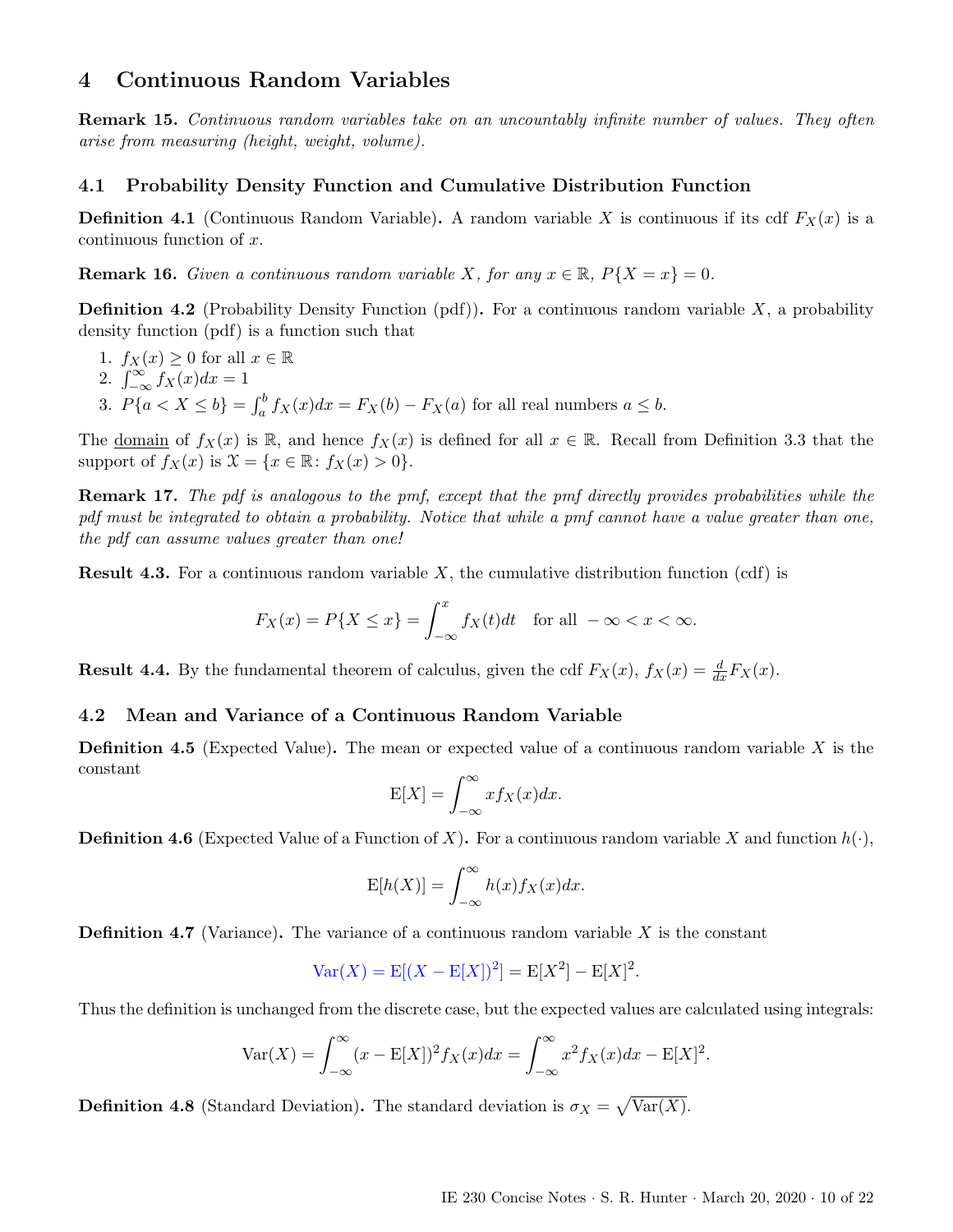#### <span id="page-10-0"></span>4.3 Common Continuous Distributions

#### <span id="page-10-1"></span>4.3.1 Uniform

**Definition 4.9** (Uniform Distribution). A random variable  $X$  is said to have a uniform distribution with parameters a and b where  $a \leq b$  if

$$
f_X(x) = \begin{cases} \frac{1}{b-a}, & a \le x \le b \\ 0 & \text{elsewhere.} \end{cases}
$$

**Notation.** If X has a uniform distribution, we write  $X \sim$  uniform $(a, b)$ .

**Result 4.10** (Uniform cdf). The cdf of a uniform random variable  $X$  is

$$
F_X(x) = P\{X \le x\} = \begin{cases} 0, & x < a \\ \frac{x-a}{b-a}, & a \le x < b \\ 1 & x \ge b \end{cases}
$$

**Result 4.11** (Mean of Uniform).  $E[X] = \frac{a+b}{2}$ 

**Result 4.12** (Variance of Uniform).  $Var(X) = \frac{(b-a)^2}{12}$ 12

#### <span id="page-10-2"></span>4.3.2 Triangular

Definition 4.13 (Mode of a Distribution). The mode of a distribution is the location(s) at which the pmf or pdf achieves a maximum.

**Definition 4.14** (Triangular Distribution). A random variable  $X$  has a triangular distribution if its pdf forms a triangle with base [a, b] and mode at m, where  $a \le m \le b$ , and

$$
f_X(x) = \begin{cases} \frac{2(x-a)}{(b-a)(m-a)}, & a \le x \le m\\ \frac{2(b-x)}{(b-a)(b-m)}, & m < x \le b\\ 0 & \text{elsewhere.} \end{cases}
$$

Notation. If X has a triangular distribution, we write  $X \sim \text{triangular}(a, b, m)$ .

**Result 4.15** (Mean of Triangular).  $E[X] = \frac{a+m+b}{3}$ 

**Result 4.16** (Variance of Triangular).  $Var(X) = \frac{(b-a)^2 - (m-a)(b-m)}{18}$ 18

#### <span id="page-10-3"></span>4.3.3 Normal

**Definition 4.17** (Normal Distribution). A random variable  $X$  is said to have a normal distribution with location parameter  $\mu$  and scale parameter  $\sigma$  if

$$
f_X(x) = \frac{1}{\sigma\sqrt{2\pi}}e^{-\frac{1}{2}\left(\frac{x-\mu}{\sigma}\right)^2}, \quad -\infty < x < \infty.
$$

**Notation.** If X has a normal distribution, we write  $X \sim N(\mu, \sigma^2)$ .

**Result 4.18** (Mean of Normal).  $E[X] = \mu$ .

**Result 4.19** (Variance of Normal).  $Var(X) = \sigma^2$ .

Result 4.20 (Points of Inflection). The two points of inflection in the normal pdf occur at  $\mu - \sigma$  and  $\mu + \sigma$ .

**Result 4.21** (68-95-99.7 Rule). For any normally distributed random variable X, the probability that X is within 1 standard deviation of the mean is 0.68, within 2 standard deviations of the mean is 0.95, and within 3 standard deviations of the mean is 0.997.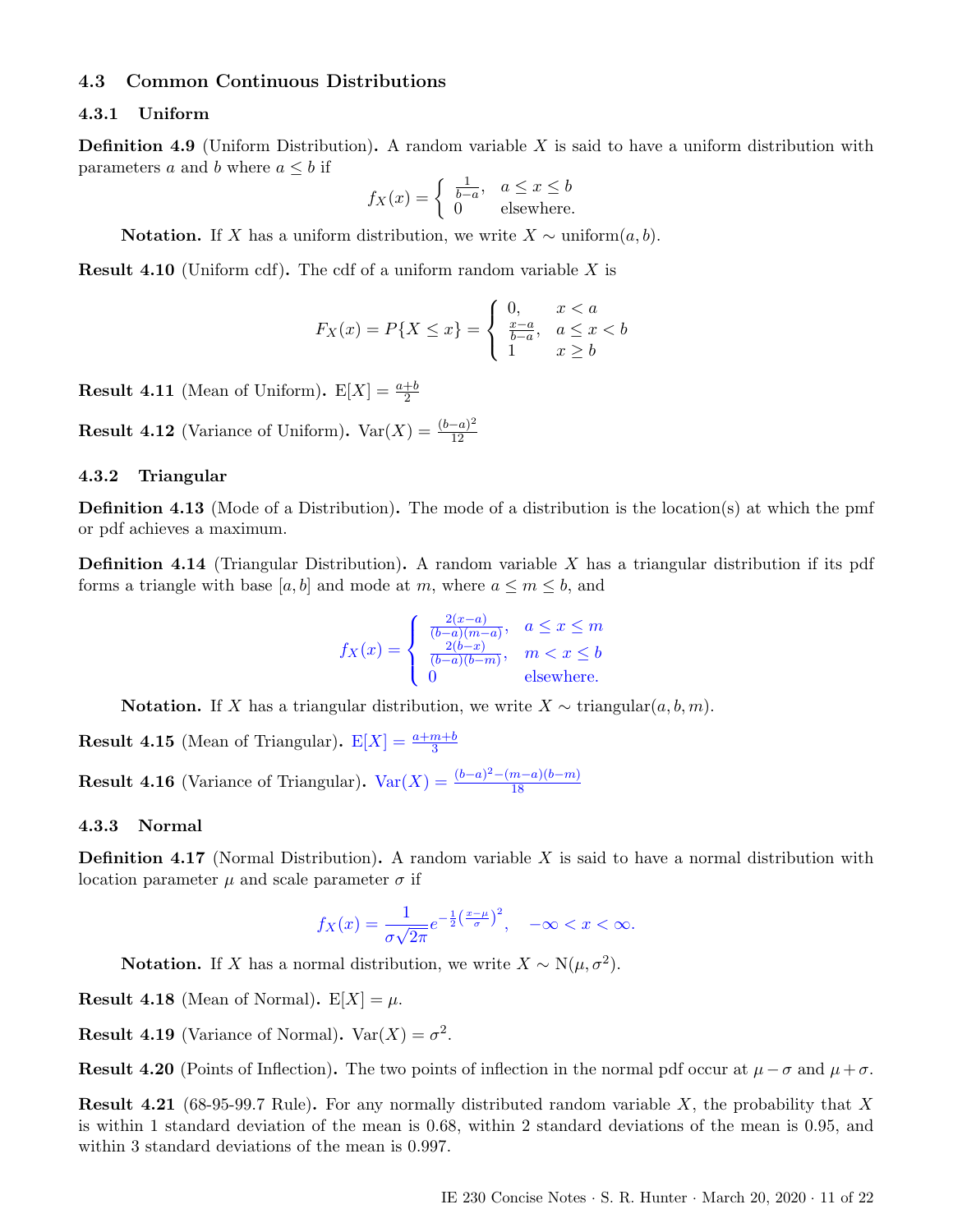Result 4.22 (Normal cdf). The normal cdf,

$$
F_X(x) = P\{X \le x\} = \int_{-\infty}^x \frac{1}{\sigma\sqrt{2\pi}} e^{-\frac{1}{2}\left(\frac{t-\mu}{\sigma}\right)^2} dt,
$$

has no closed-form expression. Values of the cdf may be found by numerical integration.

**Result 4.23** (Standard Normal). If  $X \sim N(\mu, \sigma^2)$  and

$$
Z=\frac{X-\mu}{\sigma},
$$

then  $Z \sim N(0, 1)$ . Likewise, if  $Z \sim N(0, 1)$  and  $X = Z\sigma + \mu$ , then  $X \sim N(\mu, \sigma^2)$ .

Notation. If  $Z \sim N(0, 1)$ , then Z is called a standard normal random variable. The letter Z is (nearly) universally used for standard normal random variables.

**Remark 18.** Probabilities corresponding to a random variable  $X \sim N(\mu, \sigma^2)$  can be found by standardizing  $X$  to find a corresponding probability in terms of  $Z$ . The probability corresponding to  $Z$  can be found in a Z table. The cdf for the random variable Z is often denoted  $\Phi(\cdot)$ , and the pdf for Z is often denoted  $\phi(\cdot)$ .

#### <span id="page-11-0"></span>4.3.4 Exponential

Remark 19. The exponential distribution is a continuous analogue of the geometric distribution. It is often used to model the time between events, e.g. as in a Poisson Process, or used to model lifetimes.

**Definition 4.24** (Exponential Distribution). A random variable  $X$  is said to have an exponential distribution with parameter  $\lambda > 0$  if

$$
f_X(x) = \begin{cases} \lambda e^{-\lambda x}, & x \ge 0 \\ 0 & \text{elsewhere.} \end{cases}
$$

**Notation.** If X has an exponential distribution, we write  $X \sim \exp(\lambda)$ .

**Result 4.25** (Mean of Exponential).  $E[X] = 1/\lambda$ .

**Result 4.26** (Variance of Exponential).  $Var(X) = 1/\lambda^2$ .

**Result 4.27** (Exponential cdf). The cdf for an exponential random variable X is

$$
F_X(x) = \begin{cases} 1 - e^{-\lambda x}, & x \ge 0 \\ 0 & x < 0. \end{cases}
$$

**Definition 4.28** (Memoryless). A random variable X is said to be memoryless if

$$
P\{X > s + t \mid X > t\} = P\{X > s\} \text{ for all } s, t \ge 0.
$$

Result 4.29. Exponential is the only memoryless continuous distribution.

#### <span id="page-11-1"></span>4.3.5 Gamma / Erlang

Definition 4.30 (Gamma function). The gamma function is a normalizing constant in the pdf of a gamma random variable and is defined as  $\Gamma(r) = \int_0^\infty x^{r-1} e^{-x} dx$ ,  $r > 0$ .

**Result 4.31.** If r is an integer, then  $\Gamma(r) = (r-1)!$ .

**Definition 4.32** (Gamma Distribution). A random variable X is said to have a gamma distribution with parameters  $r > 0$  and  $\lambda > 0$  if

$$
f_X(x) = \begin{cases} \frac{1}{\Gamma(r)} \lambda^r x^{r-1} e^{-\lambda x} & x \ge 0\\ 0 & \text{elsewhere.} \end{cases}
$$

If  $r$  is an integer, then the distribution is called Erlang.

Notation. If X has an gamma distribution, we write  $X \sim \text{gamma}(r, \lambda)$ .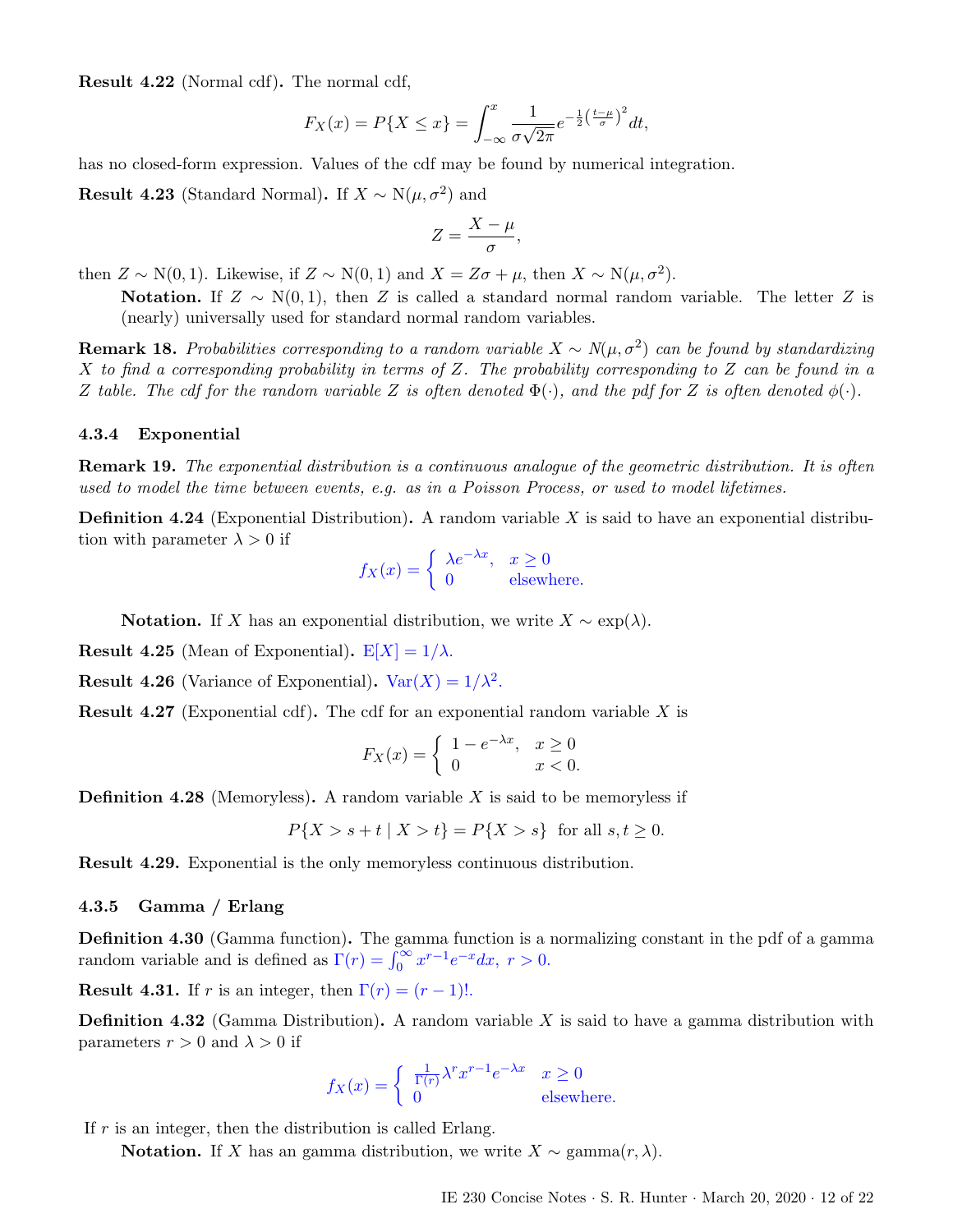Remark 20. The Erlang distribution is a continuous analogue of the negative binomial distribution. **Result 4.33** (Mean of Gamma).  $E[X] = r/\lambda$ .

**Result 4.34** (Variance of Gamma).  $Var(X) = r/\lambda^2$ .

# <span id="page-12-0"></span>4.4 Summary of Named Univariate Continuous Distributions

| Table 5: Summary of Named Univariate Continuous Distributions |                                                                                                                                                                                                        |                 |                        |  |  |  |
|---------------------------------------------------------------|--------------------------------------------------------------------------------------------------------------------------------------------------------------------------------------------------------|-----------------|------------------------|--|--|--|
| Distribution                                                  | $f_X(x)$ , with support                                                                                                                                                                                | Mean            | Variance               |  |  |  |
| uniform $(a, b)$                                              | $\frac{1}{b-a}$ , $a < x < b$                                                                                                                                                                          | $\frac{a+b}{2}$ | $\frac{(b-a)^2}{12}$   |  |  |  |
| triangular $(a, b, m)$                                        | $\left \left\{\begin{array}{cc}\frac{2(x-a)}{(b-a)(m-a)}, & a\leq x\leq m\\ \frac{2(b-x)}{(b-a)(b-m)}, & m< x\leq b\end{array}\right.\right.\quad \frac{a+b+m}{3} \quad \frac{(b-a)^2-(m-a)(b-m)}{18}$ |                 |                        |  |  |  |
| $N(\mu, \sigma^2)$                                            | $\frac{1}{\sigma\sqrt{2\pi}}e^{-\frac{1}{2}\left(\frac{x-\mu}{\sigma}\right)^2}, \ -\infty < x < \infty$                                                                                               | $\mu$           | $\sigma^2$             |  |  |  |
| exponential( $\lambda$ )                                      | $\lambda e^{-\lambda x}, x > 0$                                                                                                                                                                        |                 | $\overline{\lambda^2}$ |  |  |  |
| $\text{gamma}(r, \lambda)$                                    | $\frac{1}{\Gamma(r)} \lambda^r x^{r-1} e^{-\lambda x}, \ x \geq 0$                                                                                                                                     |                 | $\frac{r}{\lambda^2}$  |  |  |  |

Table 3: Summary of Named Univariate Continuous Distributions

**Definition 4.35** (Distribution Parameter: Location Parameter). A location parameter is additive:  $Y = a + X$ . The distribution of Y is identical to that of X except that its location is shifted a units to the right when  $a > 0$ .

**Definition 4.36** (Distribution Parameter: Scale Parameter). A scale parameter is multiplicative:  $Y = bX$ . The distribution of Y is identical to that of X, except that each unit of Y is b units of X; the location of zero is unchanged.

**Definition 4.37** (Distribution Parameter: Shape Parameter). A shape parameter is nonlinear:  $Y = g(X; c)$ , where the function g is nonlinear in c. The distributions of Y and X have different shapes.

**Remark 21.** The normal distribution has location parameter  $\mu$  and scale parameter  $\sigma$ . The normal distribution does not have a shape parameter.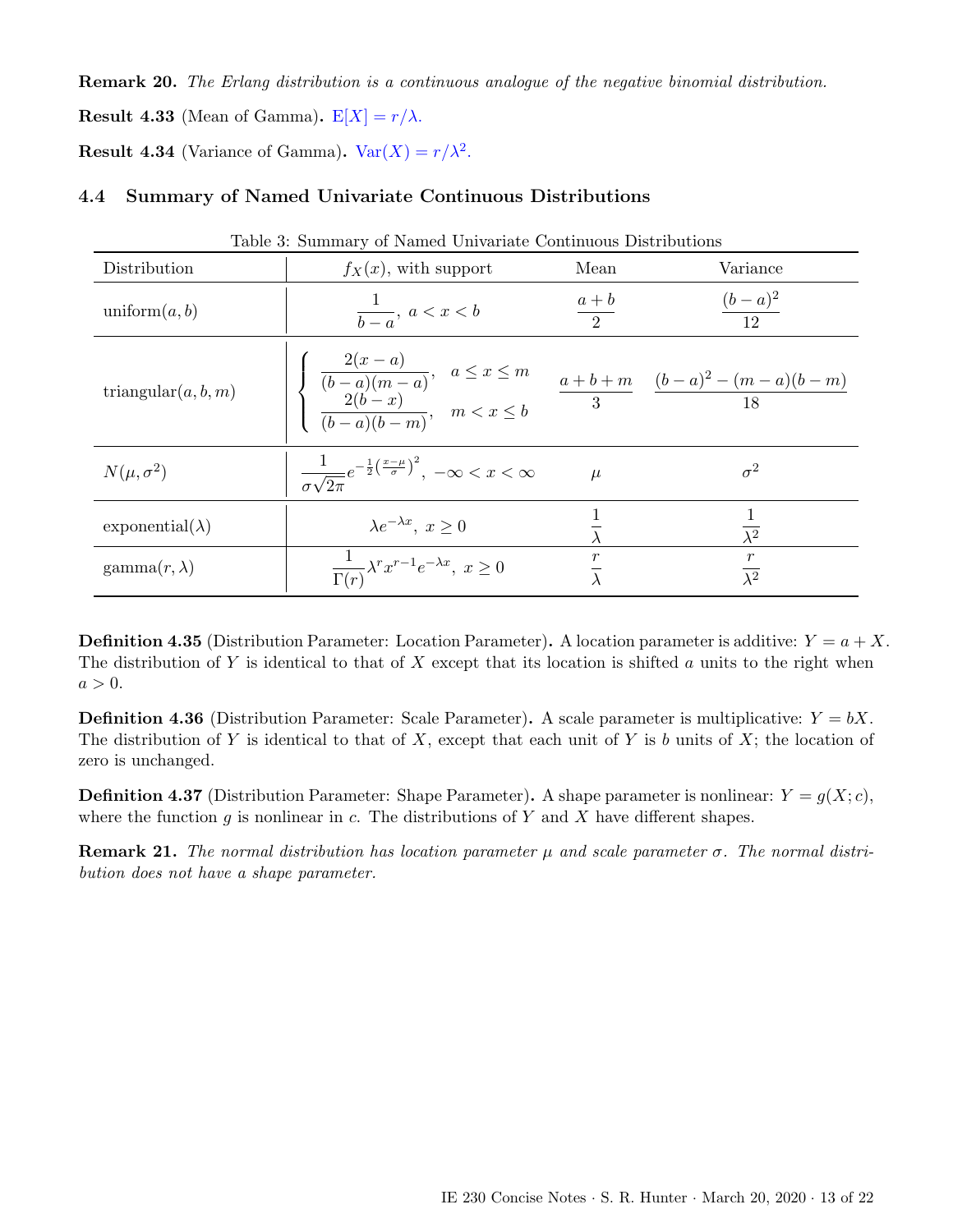# <span id="page-13-0"></span>5 Summary of General Univariate Distributions

Remark 22. When finding a pmf/pdf from a cdf or finding a cdf from a pmf/pdf, you must include complete support (see Definition [3.3\)](#page-5-4).

|                                        | $\frac{1}{2}$ . Dammary or Omvariate Distribution<br>Discrete Random Variable $X$ | Continuous Random Variable X                         |  |  |
|----------------------------------------|-----------------------------------------------------------------------------------|------------------------------------------------------|--|--|
| possible values                        | finite or countably infinite:                                                     | uncountably infinite: for example,                   |  |  |
|                                        | $x_1, x_2, \ldots, x_m$                                                           | $x$ can assume values in an interval                 |  |  |
| pmf / pdf                              | pmf $f_X(x)$ satisfies                                                            | pdf $f_X(x)$ satisfies                               |  |  |
|                                        | (i) $f_X(x) \geq 0$ , all $x \in \mathbb{R}$                                      | (i) $f_X(x) \geq 0$ , all $x \in \mathbb{R}$         |  |  |
|                                        | (ii) all $\sum_{x_i : f_X(x_i) > 0} f_X(x_i) = 1$                                 | (ii) $\int_{-\infty}^{\infty} f_X(x) = 1$            |  |  |
|                                        | (iii) $f_X(x) = P\{X = x\}$                                                       | (iii) For any a and b such that $a < b$ ,            |  |  |
|                                        |                                                                                   | $P\{a < X \leq b\} = \int_{a}^{b} f_X(x) dx$         |  |  |
| cdf                                    | $F_X(x) = P\{X \le x\}$                                                           | $F_X(x) = P\{X \leq x\}$                             |  |  |
| obtaining probabilities                | directly given by pmf $f_X(x)$ ;                                                  | must integrate pdf $f_X(x)$ ;                        |  |  |
|                                        | $P{X = a} = f_X(a)$ for all $a \in \mathbb{R}$                                    | $P{X = a} = 0$ for all $a \in \mathbb{R}$            |  |  |
| obtaining cdf from<br>$pmf$ pdf        | $F_X(x) = P\{X \le x\} = \sum f_X(x_i)$<br>all $x_i{\leq}x$                       | $F_X(x) = P\{X \le x\} = \int_{-\infty}^x f_X(t) dt$ |  |  |
| obtaining $pr./pmf$                    | $P{a < X < b} = F_X(b) - F_X(a)$                                                  | $P{a < X < b} = F_X(b) - F_X(a)$                     |  |  |
| from cdf                               |                                                                                   | $f_X(x) = \frac{d}{dx} F_X(x)$                       |  |  |
| expected value of $X$                  | $E[X] = \sum_{i=1}^{m} x_i f_X(x_i)$                                              | $E[X] = \int_{-\infty}^{\infty} x f_X(x) dx$         |  |  |
| expected value of a<br>function of $X$ | $E[h(X)] = \sum_{i=1}^{m} h(x_i) f_X(x_i)$                                        | $E[h(X)] = \int_{-\infty}^{\infty} h(x) f_X(x) dx$   |  |  |
| variance of $X$                        | $Var(X) = E[(X - E[X])^{2}]$                                                      | $Var(X) = E[(X - E[X])^{2}]$                         |  |  |
| standard deviation of $X$              | $\sigma_X = \sqrt{\text{Var}(X)}$                                                 | $\sigma_X = \sqrt{\text{Var}(X)}$                    |  |  |
| common named                           | binomial, geometric, negative binomial                                            | uniform, triangular, normal,                         |  |  |
| distributions                          | hypergeometric, Poisson                                                           | exponential, gamma / Erlang                          |  |  |

Table 4: Summary of Univariate Distributions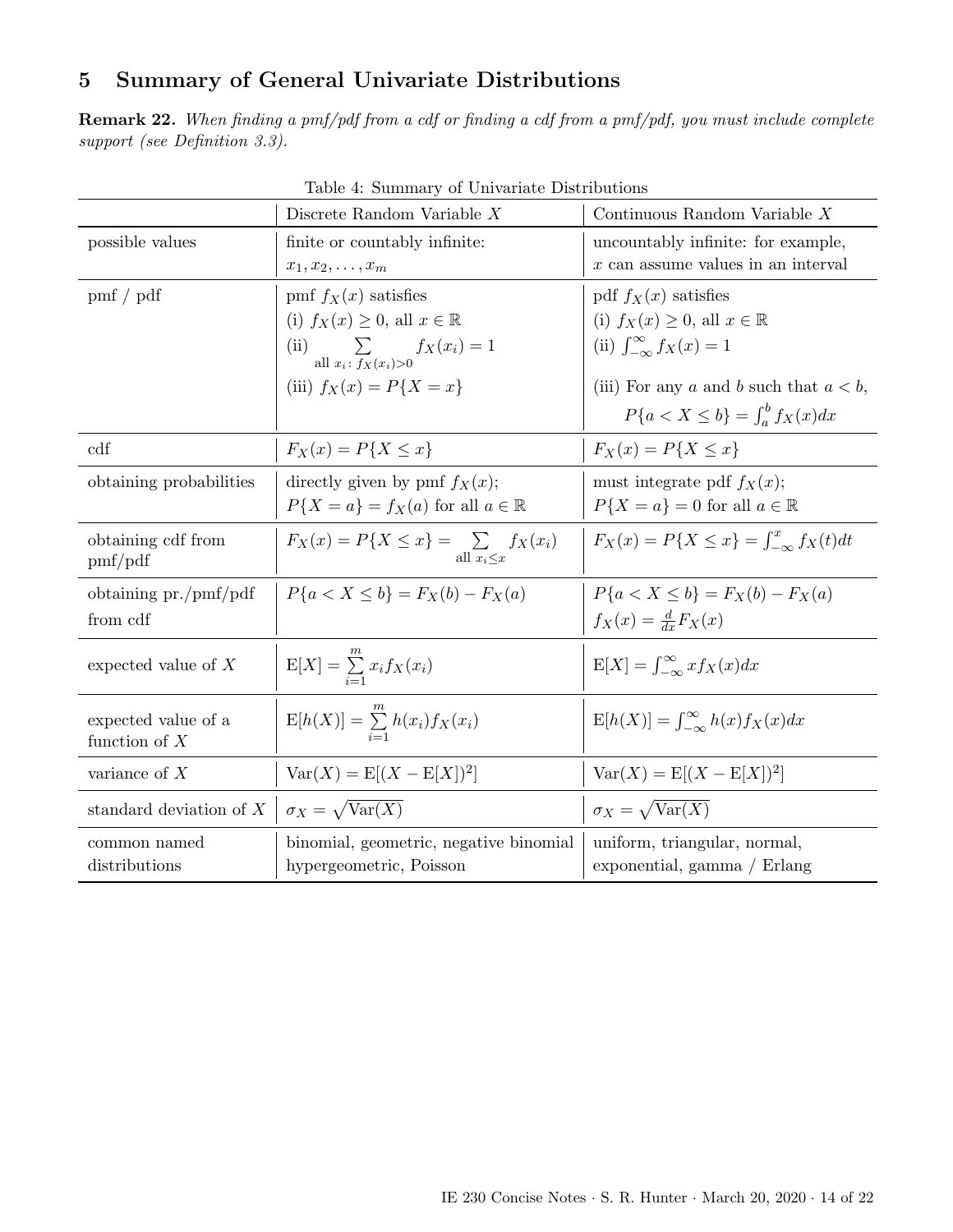# <span id="page-14-0"></span>6 Bivariate Distribution Functions

#### <span id="page-14-1"></span>6.1 Summary of General Bivariate Distributions

<span id="page-14-3"></span>

|  |  |  |  |  | Table 5: Summary of Joint Distribution Functions for Two Random Variables (i.e., Bivariate Distributions) |
|--|--|--|--|--|-----------------------------------------------------------------------------------------------------------|
|  |  |  |  |  |                                                                                                           |

|                                        | Discrete Random Variables $X, Y$                                | Continuous Random Variables $X, Y$                                       |
|----------------------------------------|-----------------------------------------------------------------|--------------------------------------------------------------------------|
| $\text{pmf}$ / $\text{pdf}$            | $f_{X,Y}(x,y)$ satisfies                                        | $f_{X,Y}(x,y)$ satisfies                                                 |
|                                        | (i) $f_{X,Y}(x, y) \ge 0$ , all $(x, y) \in \mathbb{R}^2$       | (i) $f_{X,Y}(x,y) \ge 0$ , all $(x,y) \in \mathbb{R}^2$                  |
|                                        | (ii) $\sum_{x} \sum_{y} f_{X,Y}(x,y) = 1$                       | (ii) $\int_{-\infty}^{\infty} \int_{-\infty}^{\infty} f_{X,Y}(x, y) = 1$ |
|                                        | (iii) $f_{X,Y}(x,y) = P\{X = x, Y = y\}$                        | (iii) For any $R \in \mathbb{R}^2$ ,                                     |
|                                        |                                                                 | $P\{(X,Y) \in R\} = \iint_R f_{X,Y}(x,y) dxdy$                           |
| cdf                                    | $F_{X,Y}(x,y) = P\{X \leq x, Y \leq y\}$                        | $F_{X,Y}(x,y) = P\{X \leq x, Y \leq y\}$                                 |
| expected value<br>of fn of $X, Y$      | $E[h(X, Y)] = \sum \sum h(x, y) f_{X,Y}(x, y)$                  | $E[h(X,Y)] = \iint_{\mathbb{R}^2} h(x,y) f_{X,Y}(x,y) dx dy$             |
| marginals                              | $f_X(x) = \sum_{y} f_{X,Y}(x,y)$                                | $f_X(x) = \int_{-\infty}^{\infty} f_{X,Y}(x, y) dy$                      |
|                                        | $f_Y(y) = \sum_x f_{X,Y}(x, y)$                                 | $f_Y(y) = \int_{-\infty}^{\infty} f_{X,Y}(x, y) dx$                      |
| conditional<br>$\text{pmf}/\text{pdf}$ | $f_{Y X=x}(y) = \frac{f_{X,Y}(x,y)}{f_{Y}(x)}$ for $f_X(x) > 0$ | $f_{Y X=x}(y) = \frac{f_{X,Y}(x,y)}{f_{\mathbf{v}}(x)}$ for $f_X(x) > 0$ |
|                                        | Interpretation:                                                 |                                                                          |
|                                        | $P{Y = y   X = x} = \frac{P{Y = y, X = x}}{P{X = x}}$           |                                                                          |
| conditional<br>expectation             | $E[Y \mid X = x] = \sum_{y} y f_{Y X=x}(y)$                     | $E[Y \mid X = x] = \int_{-\infty}^{\infty} y f_{Y X=x}(y) dy$            |
| common<br>named dist'ns                | (multinomial)                                                   | bivariate normal                                                         |

**Definition 6.1** (Support). The support of a bivariate distribution is the set of all  $(x, y) \in \mathbb{R}^2$  such that  $f_{X,Y}(x,y) > 0$ . That is,  $\mathfrak{X} = \{(x,y) \in \mathbb{R}^2 \colon f_{X,Y}(x,y) > 0\}$ . The support X is written with the distribution function, and the function is assumed to be zero elsewhere.

Remark 23. Going from a joint pmf/pdf to a collection of marginals results in a loss of information about how the random variables occur together.

Remark 24. Conditional pmfs/pdfs have all the usual properties of regular pmfs/pdfs.

#### <span id="page-14-2"></span>6.2 Independence

**Definition 6.2** (Independence). Two random variables X and Y are independent if

 $f_{X,Y}(x,y) = f_X(x) f_Y(y)$  for all x and y.

**Result 6.3** (Independence: Equivalent Statements). For random variables  $X$  and  $Y$ , if any one of the following properties is true, the others are also true, and  $X$  and  $Y$  are independent:

- 1.  $f_{X,Y}(x,y) = f_X(x) f_Y(y)$  for all x and y
- 2.  $f_{Y|X=x}(y) = f_Y(y)$  for all x and y with  $f_X(x) > 0$
- 3.  $f_{X|Y=y}(x) = f_X(x)$  for all x and y with  $f_Y(y) > 0$
- 4.  $P{X \in A, Y \in B} = P{X \in A}P{Y \in B}$  for any sets A and B in the range of X and Y, respectively.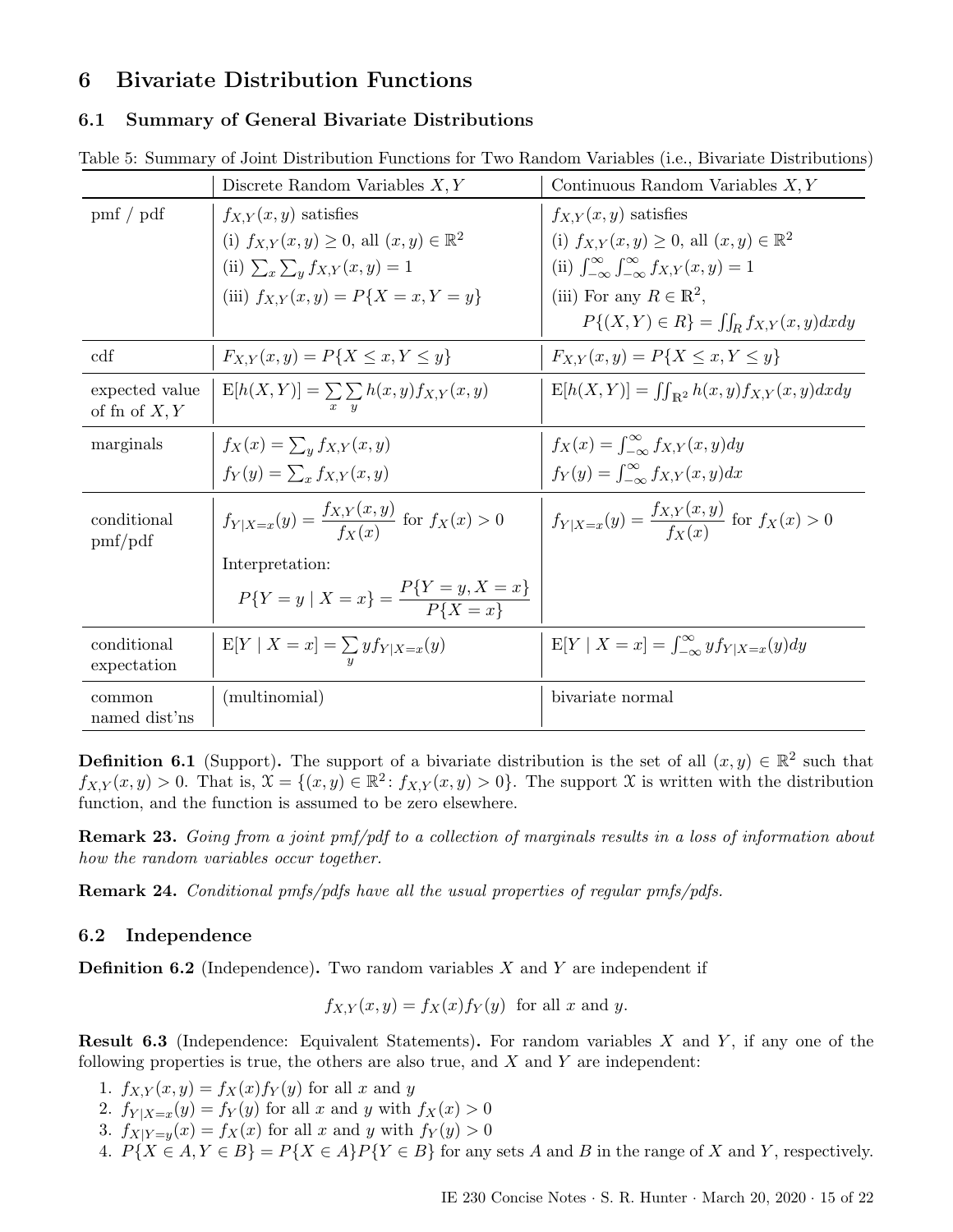**Result 6.4.** If X and Y are independent random variables, then

$$
F_{X,Y}(x,y) = F_X(x)F_Y(y) \text{ for all } x \text{ and } y.
$$

### <span id="page-15-0"></span>6.3 Expected Values

Definition 6.5 (See Table [5\)](#page-14-3). The expected value of a function of two random variables is

$$
E[h(X,Y)] = \begin{cases} \sum_{x} \sum_{y} h(x,y) f_{X,Y}(x,y) & \text{if } X, Y \text{ discrete} \\ \int_{-\infty}^{\infty} \int_{-\infty}^{\infty} h(x,y) f_{X,Y}(x,y) dx dy & \text{if } X, Y \text{ continuous.} \end{cases}
$$

**Result 6.6.**  $E[g(X) + h(Y)] = E[g(X)] + E[h(Y)]$ 

**Result 6.7.** If X and Y are independent random variables,  $E[g(X)h(Y)] = E[g(X)]E[h(Y)]$ 

**Result 6.8.** If X and Y are random variables, then  $E[X] = E[E[X | Y]]$  when the expectations exist.

### <span id="page-15-1"></span>6.4 Covariance and Correlation

**Definition 6.9** (Covariance). The covariance between the random variables X and Y, denoted  $Cov(X, Y)$ , is

$$
Cov(X, Y) = E[(X - E[X])(Y - E[Y])] = E[XY] - E[X]E[Y].
$$

Remark 25. Covariance measures the linear relationship between two random variables.

**Result 6.10.** For random variables X and Y,  $Cov(aX + c, bY + d) = abCov(X, Y)$ .

**Remark 26.** Note that for  $Y = X$  and  $a = b, c = d$ , the previous result implies  $Var(aX + c) = a^2 Var(X)$ .

**Result 6.11.**  $Var(X + Y) = Var(X) + Var(Y) + 2Cov(X, Y)$ 

**Result 6.12.** If X and Y are independent random variables, then  $Cov(X, Y) = 0$ .

**Definition 6.13** (Correlation). The correlation between random variables X and Y, denoted  $\rho_{X,Y}$ , is

$$
\rho_{X,Y} = \frac{\text{Cov}(X,Y)}{\sqrt{\text{Var}(X)\text{Var}(Y)}}.
$$

Remark 27. Correlation is a dimensionless measure of the linear relationship between two random variables.

**Result 6.14.** If X and Y are independent random variables, then  $\rho_{X,Y} = 0$ .

**Result 6.15.** For any two random variables X and  $Y$ ,  $-1 \leq \rho_{X,Y} \leq 1$ .

**Remark 28.** If  $Cov(X, Y) = \rho_{X,Y} = 0$ , then it is not necessarily true that X and Y are independent! X and Y may have nonlinear dependence.

#### <span id="page-15-2"></span>6.5 Common Bivariate Distribution: Bivariate Normal

Remark 29. The bivariate normal can also be extended to the case of many random variables, resulting in a multivariate normal.

Definition 6.16 (Bivariate Normal Distribution). The probability density function of a bivariate normal distribution with parameters  $\mu_X, \mu_Y, \sigma_X > 0, \sigma_Y > 0$ , and  $-1 < \rho < 1$  is

$$
f_{X,Y}(x,y) = \frac{1}{2\pi\sigma_X\sigma_Y\sqrt{1-\rho^2}}e^{-\frac{1}{2(1-\rho^2)}\left[\left(\frac{x-\mu_X}{\sigma_X}\right)^2 - \frac{2\rho(x-\mu_X)(y-\mu_Y)}{\sigma_X\sigma_Y} + \left(\frac{y-\mu_Y}{\sigma_Y}\right)^2\right]}, \quad -\infty < x < \infty, -\infty < y < \infty.
$$

**Result 6.17.** If X and Y have a bivariate normal distribution with joint pdf  $f_{X,Y}(x, y)$ , then the marginal probability distributions of X and Y are normal with means  $\mu_X$  and  $\mu_Y$  and standard deviations  $\sigma_X$  and  $\sigma_Y$ , respectively.

**Result 6.18.** If X and Y have a bivariate normal distribution, the correlation between X and Y is  $\rho$ .

**Result 6.19.** If X and Y have a bivariate normal distribution with  $\rho = 0$ , then X and Y are independent.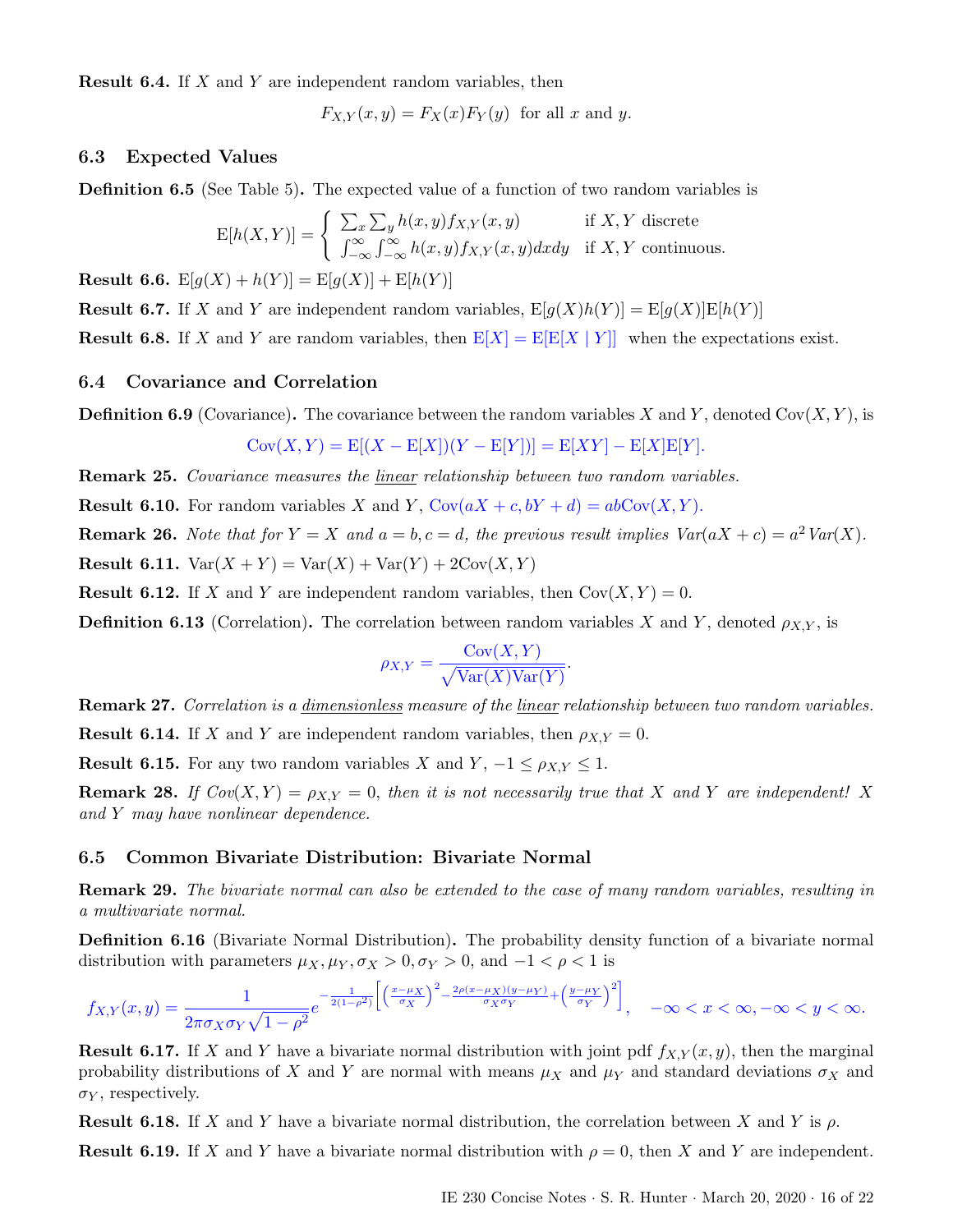# <span id="page-16-0"></span>7 More than Two Random Variables

## <span id="page-16-1"></span>7.1 Multivariate Distributions

**Definition 7.1.** A joint probability mass function for discrete random variables  $X_1, X_2, \ldots, X_p$ , denoted as  $f_{X_1, X_2, \dots, X_p}(x_1, x_2, \dots, x_p)$ , satisfies the following properties:

1. 
$$
f_{X_1, X_2, ..., X_p}(x_1, x_2, ..., x_p) \ge 0
$$
 for all  $x_1, x_2, ..., x_p$ .  
\n2.  $\sum_{x_1} \sum_{x_2} ... \sum_{x_p} f_{X_1, X_2, ..., X_p}(x_1, x_2, ..., x_p) = 1$ .  
\n3.  $f_{X_1, X_2, ..., X_p}(x_1, x_2, ..., x_p) = P\{X_1 = x_1, X_2 = x_2, ..., X_p = x_p\}$ .

**Definition 7.2.** A joint probability density function for continuous random variables  $X_1, X_2, \ldots, X_p$ , denoted as  $f_{X_1, X_2, ..., X_p}(x_1, x_2, ..., x_p)$ , satisfies the following properties:

- 1.  $f_{X_1, X_2, \dots, X_p}(x_1, x_2, \dots, x_p) \geq 0$  for all  $x_1, x_2, \dots, x_p$ .
- 2.  $\int_{-\infty}^{\infty}\int_{-\infty}^{\infty}... \int_{-\infty}^{\infty} f_{X_1,X_2,...,X_p}(x_1,x_2,...,x_p)dx_1dx_2...dx_p = 1.$
- 3. For any region  $B$  of  $p$ -dimensional space,

 $P\{(X_1, X_2, \ldots, X_p) \in B\} = \iint \ldots \int_B f_{X_1, X_2, \ldots, X_p}(x_1, x_2, \ldots, x_p) dx_1 dx_2 \ldots dx_p$ 

Remark 30. Marginal distributions of random variables and conditional distributions are found in methods analogous to the case of two random variables.

**Definition 7.3** (Multiple Independent Random Variables). Random variables  $X_1, X_2, \ldots, X_p$  are independent if and only if

$$
f_{X_1,X_2,...,X_p}(x_1,x_2,...,x_p) = f_{X_1}(x_1)f_{X_2}(x_2)\cdots f_{X_p}(x_p).
$$

**Result 7.4.** If  $X_1, X_2, \ldots, X_p$  are independent, then

$$
P\{X_1 \in A_1, X_2 \in A_2, \dots, X_p \in A_p\} = P\{X_1 \in A_1\} P\{X_2 \in A_2\} \cdots P\{X_p \in A_p\}
$$

for any regions  $A_1, A_2, \ldots, A_p$  in the range of  $X_1, X_2, \ldots, X_p$ , respectively.

### <span id="page-16-2"></span>7.2 Expected Values

**Definition 7.5.** The expected value of a function of p random variables  $X_1, X_2, \ldots, X_p$  having joint pmf or pdf  $f_{X_1, X_2, ..., X_p}(x_1, x_2, ..., x_p)$  is

$$
E[h(X_1, X_2, ..., X_p)] = \begin{cases} \sum_{x_1} \sum_{x_2} ... \sum_{x_p} h(x_1, x_2, ..., x_p) f_{X_1, X_2, ..., X_p}(x_1, x_2, ..., x_p) & \text{if } X_1, X_2, ..., X_p \text{ discrete} \\ \int_{-\infty}^{\infty} \int_{-\infty}^{\infty} ... \int_{-\infty}^{\infty} h(x_1, x_2, ..., x_p) f_{X_1, X_2, ..., X_p}(x_1, x_2, ..., x_p) dx_1 dx_2 ... dx_p & \text{if } X_1, X_2, ..., X_p \text{ continuous.} \end{cases}
$$

**Result 7.6.** If  $X_1, X_2, \ldots, X_p$  are random variables, then

$$
\mathrm{E}\left[\sum_{i=1}^p g_i(X_i)\right] = \sum_{i=1}^p \mathrm{E}[g_i(X_i)].
$$

Proof. This proof is for the continuous case, but a similar proof holds in the discrete case.

$$
E\left[\sum_{i=1}^p g_i(X_i)\right] = \int_{-\infty}^{\infty} \int_{-\infty}^{\infty} \cdots \int_{-\infty}^{\infty} \left(\sum_{i=1}^p g_i(X_i)\right) f_{X_1, X_2, \dots, X_p}(x_1, x_2, \dots, x_p) dx_1 dx_2 \dots dx_p
$$
  
\n
$$
= \sum_{i=1}^p \left(\int_{-\infty}^{\infty} \int_{-\infty}^{\infty} \cdots \int_{-\infty}^{\infty} g_i(X_i) f_{X_1, X_2, \dots, X_p}(x_1, x_2, \dots, x_p) dx_1 dx_2 \dots dx_p\right)
$$
  
\n
$$
= \sum_{i=1}^p E[g_i(X_i)]
$$

IE 230 Concise Notes · S. R. Hunter · March 20, 2020 · 17 of [22](#page-21-2)

 $\Box$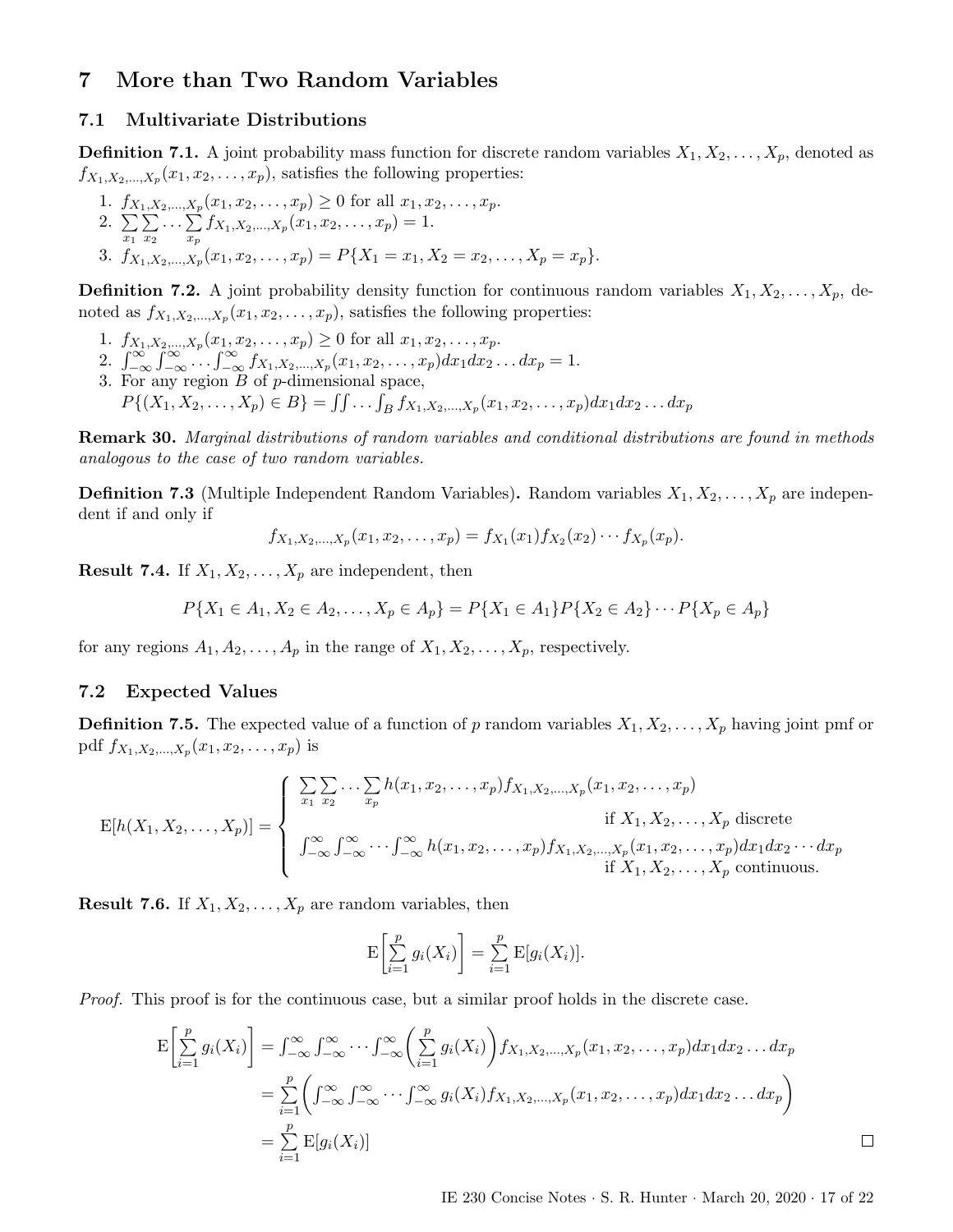<span id="page-17-1"></span>**Result 7.7.** If  $X_1, X_2, \ldots, X_p$  are random variables and  $c_1, c_2, \ldots, c_p$  are constants, then

$$
\text{Var}\left(\sum_{i=1}^p c_i X_i\right) = \sum_{i=1}^p \sum_{j=1}^p \text{Cov}(c_i X_i, c_j X_j) = \sum_{i=1}^p \sum_{j=1}^p c_i c_j \text{Cov}(X_i, X_j).
$$

Then in succinct form,  $Var(\sum_{ }^{p}$  $i=1$  $c_i X_i$ ) =  $\sum$ p  $i=1$  $c_i^2 \text{Var}(X_i) + 2 \sum_{1 \leq i < j \leq p}$  $c_i c_j \text{Cov}(X_i, X_j)$ . In the specific case that all constants  $c_1, c_2, \ldots, c_p$  equal one, then  $\text{Var}(\sum^p)$  $i=1$  $(X_i) = \sum$ p  $i=1$  $Var(X_i) + 2 \quad \sum$  $1 \leq i < j \leq p$  $Cov(X_i, X_j).$ 

**Definition 7.8.** The variance-covariance matrix of  $X_1, X_2, \ldots, X_p$  is the  $p \times p$  symmetric, positive semidefinite matrix

$$
\Sigma = \begin{pmatrix}\n\text{Cov}(X_1, X_1) & \text{Cov}(X_1, X_2) & \cdots & \text{Cov}(X_1, X_p) \\
\text{Cov}(X_2, X_1) & \text{Cov}(X_2, X_2) & \cdots & \text{Cov}(X_2, X_p) \\
\vdots & \vdots & \ddots & \vdots \\
\text{Cov}(X_p, X_1) & \text{Cov}(X_p, X_2) & \cdots & \text{Cov}(X_p, X_p)\n\end{pmatrix}\n=\n\begin{pmatrix}\n\text{Var}(X_1) & \text{Cov}(X_1, X_2) & \cdots & \text{Cov}(X_1, X_p) \\
\text{Cov}(X_2, X_1) & \text{Var}(X_2) & \cdots & \text{Cov}(X_2, X_p) \\
\vdots & \vdots & \ddots & \vdots \\
\text{Cov}(X_p, X_1) & \text{Cov}(X_p, X_2) & \cdots & \text{Var}(X_p)\n\end{pmatrix}.
$$

Remark 31. Notice that in Result [7.7,](#page-17-1) we are merely summing all entries in the variance-covariance matrix.

#### <span id="page-17-0"></span>7.3 Common Multivariate Distribution: Multinomial

Remark 32. Our example of a sequence of Bernoulli trials was a sequence of independent tosses of a coin. Now instead of tossing a coin, think of tossing a die, where instead of just two outcomes, there can be six different outcomes. A random vector  $(X_1, X_2, X_3, X_4, X_5, X_6)$  will count the number of times each face of the die is shown in n (fixed) successive tosses. Then  $(X_1, X_2, X_3, X_4, X_5, X_6)$  has a multinomial distribution. The multinomial distribution is a multi-dimensional version of the binomial distribution.

Or, think of an urn model where there are k colors of marbles and each successive draw is made independently, with replacement. A multinomial random variable will count the number of each color of marble drawn in n (fixed) trials.

**Definition 7.9** (Multinomial Distribution). Suppose a random experiment consists of n trials, and assume

- 1. The result of each trial is one of k potential "classes."
- 2. The probability of a trial generating a result in the *i*th class is equal to  $p_i$  for all  $i = 1, \ldots, k$ , and each  $p_i$  is constant across the trials.
- 3. The trials are independent.

Let  $X_i$  denote the number of trials that resulted in the *i*th class for  $i = 1, \ldots, k$ , respectively. Then  $X_1, X_2, \ldots, X_k$  have a multinomial distribution with joint pdf

$$
f_{X_1, X_2, \dots, X_k}(x_1, x_2, \dots, x_k) = \frac{n!}{x_1! x_2! \cdots x_k!} p_1^{x_1} p_2^{x_2} \cdots p_k^{x_k}
$$

for  $x_1 + x_2 + \ldots + x_k = n$  and  $p_1 + p_2 + \ldots + p_k = 1$  (0 elsewhere).

**Result 7.10.** If  $X_1, X_2, \ldots, X_k$  have a multinomial distribution, the marginal probability distribution of  $X_i$ is binomial $(n, p_i)$  with mean  $np_i$  and variance  $np_i(1 - p_i)$  for all  $i = 1, ..., k$ .

**Remark 33.** Suppose  $X_1, X_2, X_3, X_4$  have a multinomial distribution. To find the marginal probability distribution of some subset of these random variables, for example, the joint marginal distribution of  $X_1, X_2$ , we can consider a new multinomial experiment in which we combine the classes corresponding to  $X_3$  and  $X_4$ into a single class. Then

$$
f_{X_1,X_2}(x_1,x_2) = P\{X_1 = x_1, X_2 = x_2\} = \frac{n!}{x_1!x_2!(n-x_1-x_2)!}p_1^{x_1}p_2^{x_2}(1-(p_1+p_2))^{n-x_1-x_2}
$$

for  $x_1 + x_2 \leq n$  (0 elsewhere).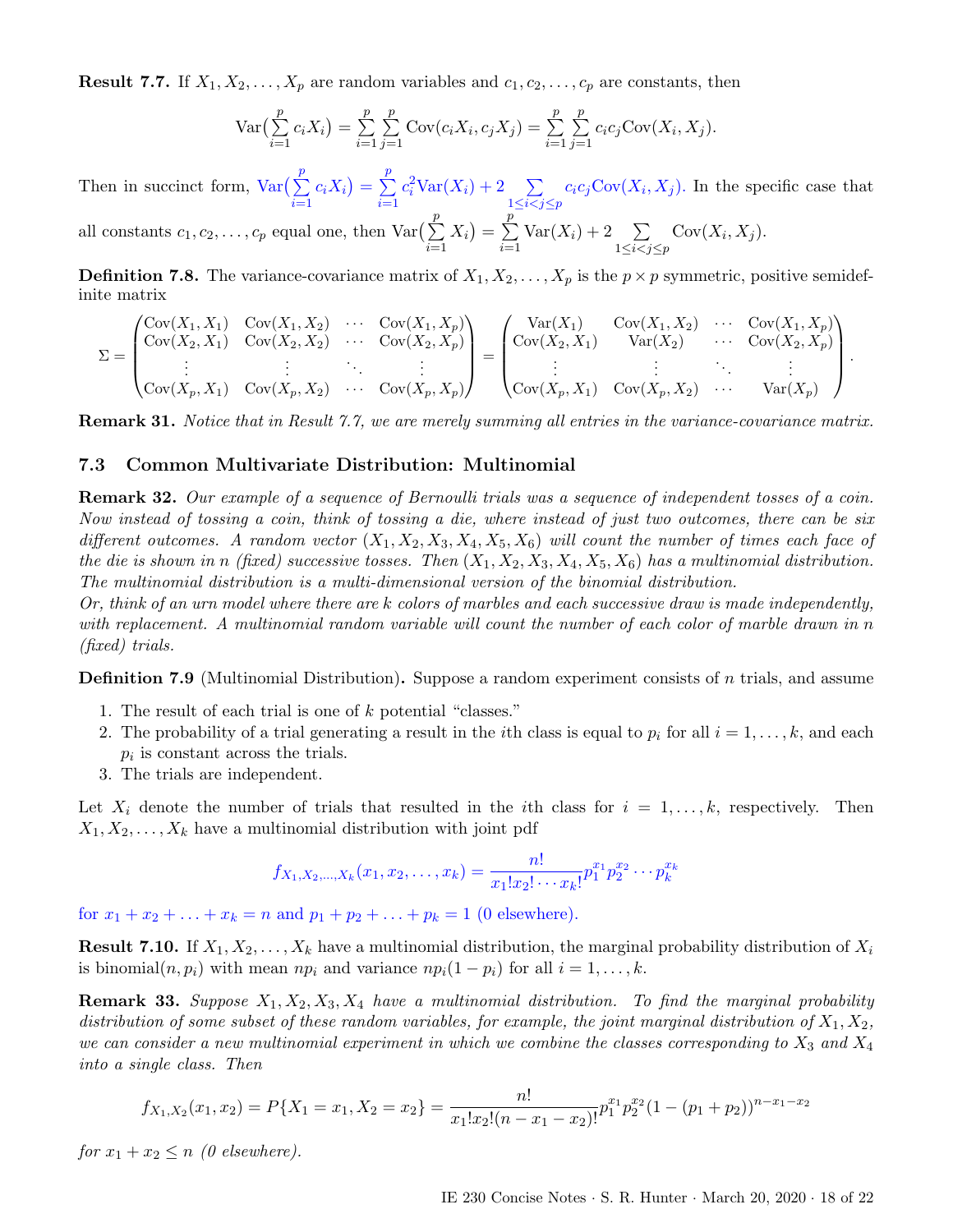# <span id="page-18-0"></span>8 Estimation

Remark 34. We now suppose that there exists a system we want to study. We further suppose that there is some underlying distribution (say with cdf  $F_X$ ) governing data from this system. Since the underlying distribution  $F_X$  is unknown, we wish to draw conclusions about the system by sampling and constructing estimators for quantities of interest, such as  $E[X]$ ,  $Var(X)$ , or other parameters of the distribution  $F_X$ .

**Definition 8.1** (Independent and Identically Distributed). Random variables  $X_1, X_2, \ldots, X_n$  are independent and identically distributed (iid) if they have the same distribution and they are mutually independent.

**Remark 35.** We sometimes say  $X_1, X_2, \ldots, X_n$  are iid copies of a random variable X, where X has cdf  $F_X$  with  $E[X] = \mu$  and  $Var(X) = \sigma^2$ .

**Definition 8.2** (Random Sample). If a random variable X has distribution  $F_X$  and  $X_1, X_2, \ldots, X_n$  are iid copies of X, then  $X_1, X_2, \ldots, X_n$  is a random sample from  $F_X$ .

#### <span id="page-18-1"></span>8.1 Estimation of the Mean

Remark 36. We first consider the case in which the parameter of interest is the mean of the distribution  $F_X$ , which we will call  $\mu$ .

**Result 8.3.** If  $X_1, X_2, \ldots, X_n$  are iid random variables with mean  $\mu$  and variance  $\sigma^2$ , and

$$
\overline{X} = \frac{1}{n} \sum_{i=1}^{n} X_i,
$$

then

$$
E[\overline{X}] = \mu
$$
 and  $Var(\overline{X}) = \sigma^2/n$  and  $s.e.(\overline{X}) = \sqrt{Var(\overline{X})} = \sigma/\sqrt{n}$ ,

where  $\overline{X}$  is called the "sample mean" and s.e. stands for "standard error."

**Remark 37.** That is,  $\overline{X}$  is a random variable and it has a distribution. We care about the standard error of  $\overline{X}$  because it tells us how much variability there is in the estimator  $\overline{X}$ .

**Result 8.4** (Strong Law of Large Numbers (SLLN)). Let  $X_1, X_2, \ldots, X_n$  be iid random variables with mean  $\mu$  and finite variance  $\sigma^2$ . Then as n tends to infinity,

 $\overline{X} \to \mu$ 

with probability one.

**Remark 38** (For the curious). It is broadly beyond the scope of the class, but the with probability one convergence of  $\overline{X}$  in the SLLN means that for all  $\epsilon > 0$ ,  $P\{\lim_{n\to\infty}|\overline{X}-\mu| < \epsilon\} = 1$ .

**Corollary 8.5.** If  $X_1, X_2, \ldots, X_n$  are iid random variables with mean  $\mu$  and variance  $\sigma^2$ , then  $\sum_{i=1}^n X_i$  has mean  $n\mu$  and variance  $n\sigma^2$ .

**Theorem 8.6** (Central Limit Theorem (CLT)). If  $X_1, X_2, \ldots, X_n$  are iid random variables with mean  $\mu$ and finite variance  $\sigma^2$ , then as *n* tends to infinity,

$$
Z = \frac{\overline{X} - \mu}{\sigma / \sqrt{n}}
$$

tends to the standard normal distribution.

Remark 39. How large should n be such that the CLT provides a reasonable approximation to the distribution of  $\overline{X}$ ? A good "rule of thumb" is that n should be larger than about 30.

**Result 8.7.** If  $X_1, X_2, \ldots, X_n$  are iid normal random variables with mean  $\mu$  and variance  $\sigma^2$ , then  $\overline{X}$  is normally distributed with mean  $\mu$  and variance  $\sigma^2/n$ .

**Result 8.8.** If  $X_1, X_2, \ldots, X_n$  are iid **normal** random variables with mean  $\mu$  and variance  $\sigma^2$ , then  $\sum_{i=1}^n X_i$ is normally distributed with mean  $n\mu$  and variance  $n\sigma^2$ .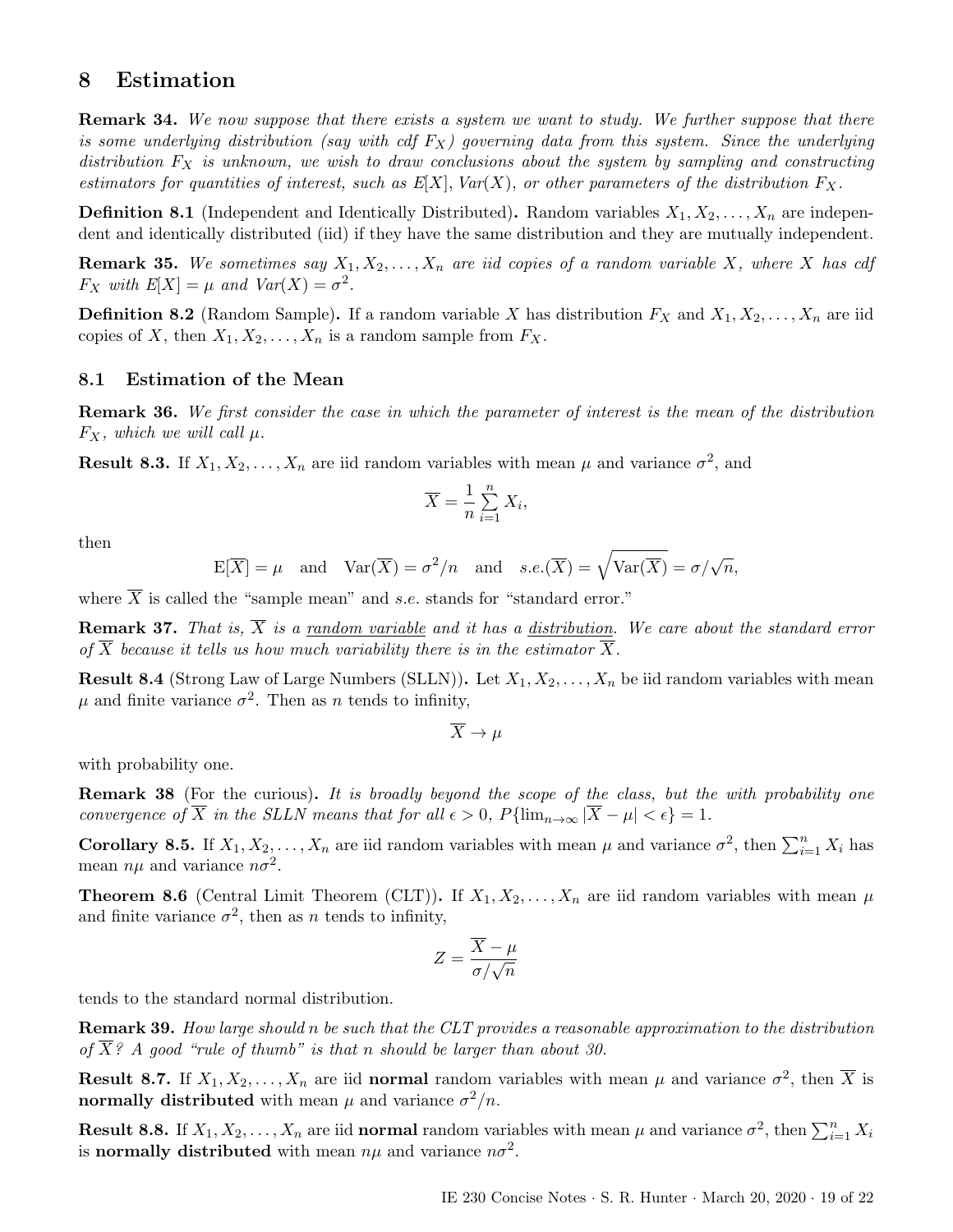#### <span id="page-19-0"></span>8.2 Estimation of a Difference of Means

Remark 40. Now consider the case in which we have two independent populations, the first governed by some underlying distribution with cdf  $F_X$ , mean  $\mu_X$ , and finite variance  $\sigma_X^2$ , and the second governed by some underlying distribution with cdf  $F_Y$ , mean  $\mu_Y$ , and finite variance  $\sigma_Y^2$ . We wish to draw conclusions about the difference in means between these two distributions by sampling.

Result 8.9.  $Var(X - Y) = Var(X) + Var(Y) - 2Cov(X, Y)$ .

**Result 8.10.** If  $X_1, X_2, \ldots, X_{n_X}$  and  $Y_1, Y_2, \ldots, Y_{n_Y}$  are each iid samples drawn independently from their respective populations, with

$$
\overline{X} = \frac{1}{n_X} \sum_{i=1}^{n_X} X_i, \text{ and } \overline{Y} = \frac{1}{n_Y} \sum_{i=1}^{n_Y} Y_i,
$$

then

$$
Var(\overline{X} - \overline{Y}) = Var(\overline{X}) + Var(\overline{Y}) = \sigma_X^2/n_X + \sigma_Y^2/n_Y.
$$

Further,

$$
Z = \frac{(\overline{X} - \overline{Y}) - (\mu_X - \mu_Y)}{\sqrt{\sigma_X^2/n_X + \sigma_Y^2/n_y}}
$$

has a distribution that is approximately standard normal, if the conditions of the central limit theorem apply. If the two populations are exactly normal, then the distribution of  $Z$  is exactly normal.

#### <span id="page-19-1"></span>8.3 Estimation of the Variance

Remark 41. We now consider the case in which the parameter of interest is the variance of the distribution  $F_X$ , which we will call  $\sigma^2$ . Estimating the population variance  $\sigma^2$  also enables estimation of s.e.( $\overline{X}$ ).

**Result 8.11.** Let  $X_1, X_2, \ldots, X_n$  be iid random variables with mean  $\mu$  and variance  $\sigma^2$ . An estimator of  $\sigma^2$  is

$$
\hat{\sigma}^2 = \widehat{\text{Var}}(X) = \frac{1}{n} \sum_{i=1}^n (X_i - \overline{X})^2.
$$

**Remark 42.** One can also use the estimator  $\hat{\sigma}^2 = \widehat{Var}(X) = \frac{1}{n} \sum_{i=1}^n X_i^2 - \left(\frac{1}{n}\right)^2$  $\frac{1}{n}\sum_{i=1}^{n} X_i$ <sup>2</sup> for easier calculations. In this class, either is acceptable. M&R tends to use  $S^2 = \frac{1}{n-1} \sum_{i=1}^{n} (\overline{X}_i - \overline{X})^2$ , which is also okay. Note that the estimator  $\hat{\sigma}^2$  is <u>biased</u>, and  $S^2$  is <u>unbiased</u> (see Definition [8.15\)](#page-20-1).

From the definition of standard deviation, we can estimate the standard deviation of  $X$  using the estimator

$$
\hat{\sigma} = \widehat{s.d.}(X) = \sqrt{\widehat{Var}(X)} = \sqrt{\frac{1}{n} \sum_{i=1}^{n} (X_i - \overline{X})^2}.
$$

**Remark 43.** Recall that s.e.( $\overline{X}$ ) =  $\sigma/\sqrt{n}$  is the variance of the distribution of  $\overline{X}$ . When  $\sigma$  is unknown and must be estimated, we may estimate the standard error of  $\overline{X}$  as  $\widehat{s.e.}(\overline{X}) = \widehat{\sigma}/\sqrt{n}$ .

#### <span id="page-19-2"></span>8.4 Summary of Fixed and Random Quantities

Remark 44. We use the terms "fixed" and "constant" interchangeably to refer to quantities that are numbers and are not random variables. Random variables are "random."

Remark 45. A good test for whether a quantity is fixed or random is to ask the question, if I repeat the experiment, will the quantity change?

**Remark 46** (Data). M&R uses the notation  $x_1, x_2, \ldots, x_n$  to denote an <u>observed</u> sample of size n. These quantities are numbers and are fixed, because they have already been observed as data. If we were to perform the experiment again, we would collect a new data set  $x'_1, x'_2, \ldots, x'_n$ . The old data would remain unchanged by observing the new data.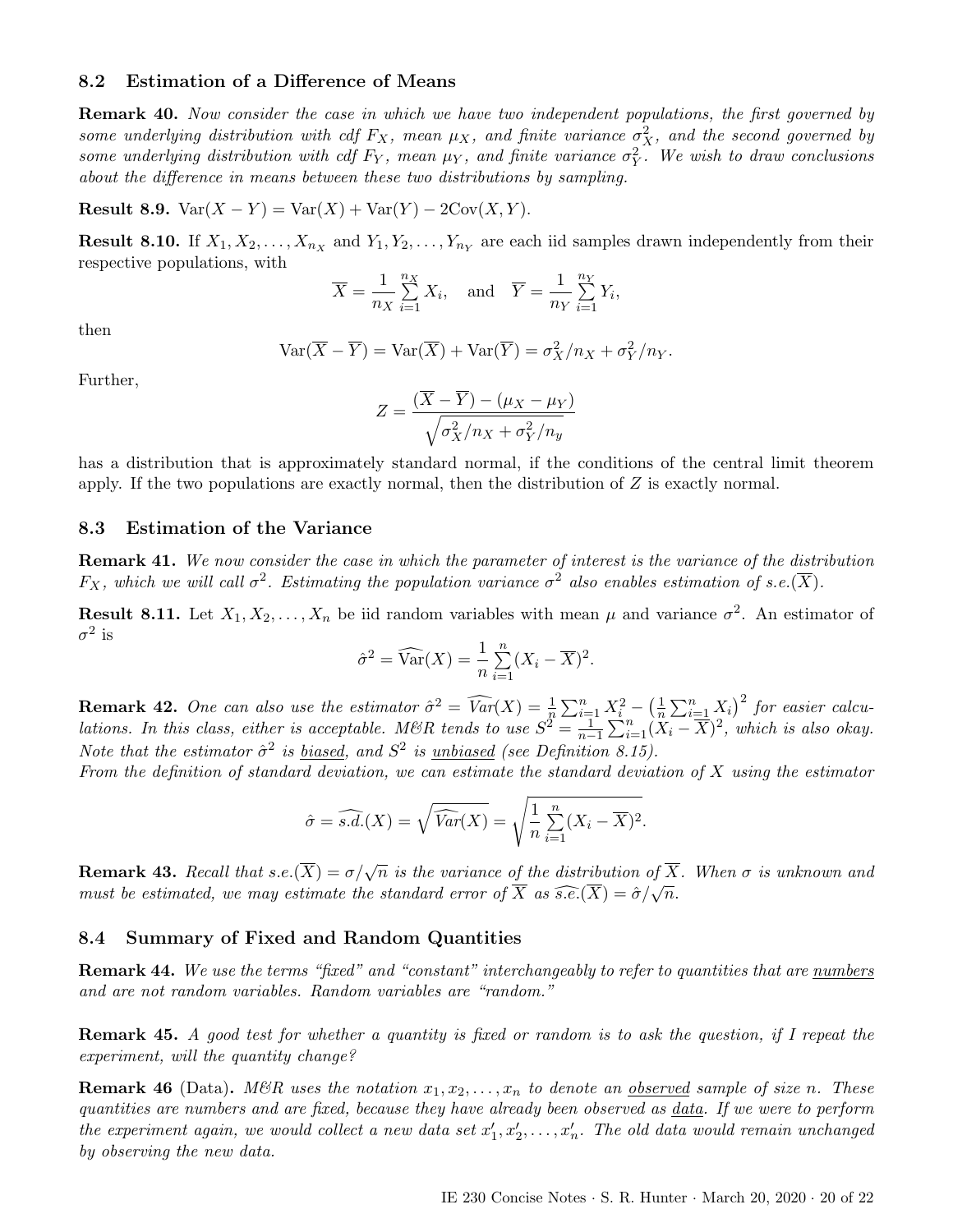Table 6: Let  $X_1, X_2, \ldots, X_n$  be iid copies of a random variable X having mean  $\mu$  and variance  $\sigma^2$ . The table presents a summary of fixed and random quantities in this scenario.

|                                |                                                                                                                   | Random/ | As $n \uparrow$ , |                                       |
|--------------------------------|-------------------------------------------------------------------------------------------------------------------|---------|-------------------|---------------------------------------|
| Quantity                       | Expression                                                                                                        | Fixed   | tends to          |                                       |
| $\mu$                          | E[X]                                                                                                              | fixed   | $\mu$             | unknown<br>$\leftarrow$               |
| $\overline{X}$                 | $\frac{1}{n}\sum_{i=1}^n X_i$                                                                                     | random  | $\mu$             |                                       |
| $\sigma = s.d.(X)$             | $\sqrt{\text{Var}(X)}$                                                                                            | fixed   | $\sigma$          | $\leftarrow$ inherent variability     |
|                                | $\hat{\sigma} = \widehat{s.d.}(X)$ $\sqrt{\frac{1}{n} \sum_{i=1}^{n} X_i^2 - (\frac{1}{n} \sum_{i=1}^{n} X_i)^2}$ | random  | $\sigma$          |                                       |
| $s.e.(\overline{X})$           | $\sigma/\sqrt{n}$                                                                                                 | fixed   | $\theta$          | $\leftarrow$ experimental variability |
| $\widehat{s.e.}(\overline{X})$ | $\hat{\sigma}/\sqrt{n}$                                                                                           | random  | 0                 |                                       |

NOTE: The notation "s.d." stands for "standard deviation." The notation "s.e." stands for "standard error," which, in this scenario, is a measure of the variability of the estimator  $\overline{X}$ .

## <span id="page-20-0"></span>8.5 General Parameter Estimation

**Remark 47.** We may want to estimate something other than a mean or variance. For example, we may want to estimate the median or some other distributional parameter, which we call  $\theta$ .

Remark 48 (Distributional Family). Distributional families are characterized by location, scale, and/or shape parameters. The named distributions we have studied are distributional families. Within a distributional family, one must select parameters of the distributional family to specify a distribution. For example, exponential, normal, binomial are distributional families. Exponential( $\lambda = 1$ ),  $N(\mu = 5, \sigma^2 = 4)$ , and binomial( $n = 10, p = 1/2$ ) are distributions;  $\lambda, (\mu, \sigma^2)$ , and  $(n, p)$  are the parameters of their respective distributional families.

**Remark 49.** Suppose that we assume our dataset is modeled as a realization of a random sample  $X_1, X_2, \ldots, X_n$ from a named distribution. Then we need to estimate the parameters for the distribution from the assumed family. The parameters that determine the model distribution are the model parameters.

**Definition 8.12** (Statistic). A statistic  $\hat{\theta}$  is a function of the random sample  $X_1, X_2, \ldots, X_n$ ; that is, there is some function h so that  $\hat{\theta} = h(X_1, X_2, \dots, X_n)$ . (Statistics are <u>random</u> since functions of random variables are random.  $\overline{X}$  and  $\hat{\sigma}$  are statistics.)

**Definition 8.13** (Point Estimator). A statistic  $\hat{\theta}$  is a point estimator of the parameter  $\theta$  if its purpose is to guess the value of the parameter  $\theta$ . ( $\overline{X}$  is a point estimator for  $E[X] = \mu$ ;  $\hat{\sigma}^2$  is a point estimator for  $\text{Var}(X) = \sigma^2.$ 

**Definition 8.14** (Consistent Estimator, not precise). A point estimator  $\hat{\theta}$  is a consistent estimator for  $\theta$  if it is guaranteed to be arbitrarily close to  $\theta$  for large sample sizes.

<span id="page-20-1"></span>**Definition 8.15** (Bias). The bias of the point estimator  $\hat{\theta}$  is bias( $\hat{\theta}, \theta$ ) = E[ $\hat{\theta}$ ] –  $\theta$ .

**Definition 8.16** (Unbiased). The point estimator  $\hat{\theta}$  is said to be unbiased if  $E[\hat{\theta}] = \theta$ .

**Example.** The sample mean  $\overline{X}$  is an unbiased estimator of  $\mu$ . However,  $\hat{\sigma}^2 = \frac{1}{n}$  $\frac{1}{n} \sum_{i=1}^{n} (X_i - \overline{X})^2$  is a biased estimator of  $\sigma^2$  because

$$
\mathbf{E}[\hat{\sigma}^2] = \frac{n-1}{n}\sigma^2 \neq \sigma^2.
$$

The bias of  $\hat{\sigma}^2$  is bias $(\hat{\sigma}^2, \sigma^2) = \mathbb{E}[\hat{\sigma}^2] - \sigma^2 = -\sigma^2/n < 0$ . Thus  $\hat{\sigma}^2$  will tend to <u>underestimate</u>  $\sigma^2$ . The statistic  $S^2 = \frac{1}{n-1} \sum_{i=1}^n (X_i - \overline{X})^2$  is an unbiased estimator of  $\sigma^2$  since  $E[S^2] = \sigma^2$ .

**Definition 8.17** (Standard Error). The standard error of a point estimator  $\hat{\theta}$  is its standard deviation,  $\sigma_{\hat{\theta}} = \sqrt{\text{Var}(\hat{\theta})}$ . (Notice that  $\sigma_{\hat{\theta}}$  is a fixed constant.)